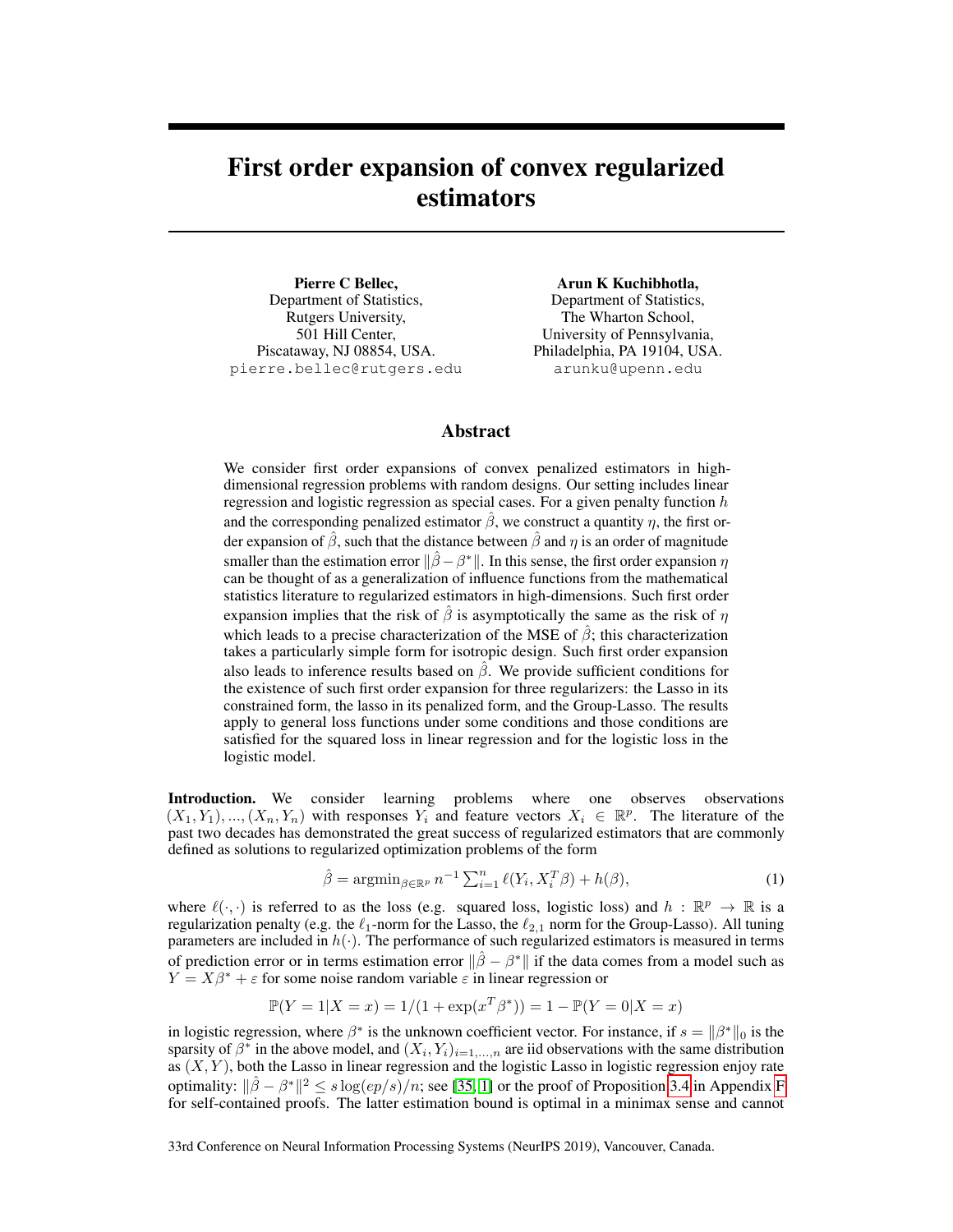be improved, and the minimax rate  $s \log(ep/s)/n$  represents the scale below which uncertainty is unavoidable by information theoretic arguments, see for instance [\[36,](#page-10-1) Section 5].

We are interested in providing first order expansion of  $\beta$  at scales negligible compared to the minimax estimation rate, e.g. at scales negligible compared to  $s \log(ep/s)/n$  in the aforementioned sparsity contexts. To be more precise, the results below will construct random first order expansion  $\eta$  such that  $\eta$  is measurable w.r.t. a much smaller sigma algebra than that generated by  $(X_i, Y_i)_{i=1,...,n}$ , and

<span id="page-1-1"></span> $\|\eta - \hat{\beta}\|^2_K = o_p(1) \|\hat{\beta} - \beta^*\|^2_K$  for some norm  $\|\cdot\|_K$  related to the problem at hand, (2)

where  $o_p(1)$  is a quantity that converges to 0 in probability. In other words, we provide a first-order expansion of  $\hat{\beta}$  similar to an influence function expansion, cf. Section [1.](#page-1-0) This allows for understanding bias and standard deviation of  $\hat{\beta}$  at a finer scale than simply showing that  $\hat{\beta} - \beta^*$  converge to zero at the minimax rate. The present paper intends to answer the two questions below regarding such first order expansion.

- <span id="page-1-2"></span>(Q1) How to construct  $\eta$  such that [\(2\)](#page-1-1) holds for a given convex regularized estimator such as [\(1\)](#page-0-0)?
- (Q2) How are such first order expansions useful in high-dimensional learning problems where convex regularized estimators [\(1\)](#page-0-0) are commonly used?

An expansion  $\eta$  satisfying [\(2\)](#page-1-1) is interesting in and by itself because it describes phenomena at a finer scale than most of the literature in high-dimensional problems which focuses on minimax prediction and estimation bounds. More importantly, we will see in Section [4](#page-7-0) that such first-order expansions lead to exact identities for the loss of estimators, and in Section [5](#page-7-1) that such first-order expansions can be used for inference (i.e., uncertainty quantification) about the unknown coefficient vector  $\beta^*$ .

**Notation.** Throughout the paper,  $C_1, C_2, C_3, \dots$  denote positive absolute constants and we write  $a \lesssim b$  if  $a \leq Cb$  for some absolute constant  $\ddot{C} > 0$ . The Euclidean norm in  $\mathbb{R}^p$  or in  $\mathbb{R}^n$  is denoted by  $\|\cdot\|$ . For any positive definite matrix A, we write  $\|u\|_A = \|A^{1/2}u\|$  for the matrix square-root A. For matrices,  $\|\cdot\|_{op}$  and  $\|\cdot\|_F$  denote the operator norm and Frobenius norm. For any real a,  $a_+ = \max(0, a)$ . If  $S \subset \{1, ..., p\}$ ,  $v \in \mathbb{R}^p$ ,  $M \in \mathbb{R}^{p \times p}$  then  $v_S$  is the restriction  $(v_j, j \in S)$  and  $M_{S,S}$  is the square submatrix of M made of entries indexed in  $S \times S$ .

### <span id="page-1-0"></span>1 Influence functions and Construction of  $\eta$

To answer [\(Q1\)](#page-1-2), we start with a recap of unregularized estimators that correspond to  $h(\cdot) \equiv 0$ , when p is fixed as  $n \to +\infty$ . In this case, it is well-known that certain smoothness assumptions on the loss such as twice differentiability [\[25,](#page-10-2) [19\]](#page-10-3) or stochastic equicontinuity [\[42,](#page-11-0) [41\]](#page-11-1) imply (for any norm, since all norms are equivalent in  $\mathbb{R}^p$  for fixed p):

<span id="page-1-3"></span>
$$
\left\|\hat{\beta} - \beta^* - \sum_{i=1}^n \frac{\psi(X_i, Y_i)}{n}\right\| = o_p(1) \|\hat{\beta} - \beta^*\| \Leftrightarrow (1 + o_p(1))\sqrt{n}(\hat{\beta} - \beta^*) = \sum_{i=1}^n \frac{\psi(X_i, Y_i)}{\sqrt{n}},
$$
(3)

for some target  $\beta^*$  and a mean zero function  $\psi(\cdot, \cdot)$  sometimes referred to as the influence function. See [\[25,](#page-10-2) Theorem 3.1], [\[42,](#page-11-0) Page 52], [\[41,](#page-11-1) Theorem 6.17], [\[19,](#page-10-3) Lemma 5.4] for details. In this case we can take  $\eta = \beta^* + \sum \psi(\bar{X}_i, Y_i)/n$  in [\(2\)](#page-1-1). This representation allows us to claim asymptotic unbiasedness and fluctuations of order  $n^{-1/2}$  for  $\hat{\beta}$  around  $\beta^*$ . It also shows that estimator  $\hat{\beta}$  behaves like an average and hence allows transfer of results (e.g., central limit theorems) for averages to study of  $\hat{\beta}$  in terms of variance estimation, confidence intervals, hypothesis testing and bootstrap.

A general study of such representation for regularized problems is lacking in the literature. [\[23\]](#page-10-4) is the first work that analyzed linear regression lasso when the number of covariates  $p$  is fixed and does not change with the sample size n. In the more challenging regime where  $p \ge n$ , Theorem 5.1 of [\[22\]](#page-10-5) provides a first order expansion allowing for p to diverge (almost exponentially) with n. In the present work, we simplify and present a unified derivation of such first order expansion result, generalizing [\[22,](#page-10-5) Theorem 5.1] beyond the squared loss, beyond the  $\ell_1$  penalty and beyond certain assumptions of [\[22\]](#page-10-5) on  $\mathbb{E}[X_i X_i^T]$ . The derivation of [\(3\)](#page-1-3) can be motivated by defining

<span id="page-1-4"></span>
$$
\tilde{\eta} := \underset{\beta \in \mathbb{R}^p}{\text{argmin}} \ \frac{1}{n} \sum_{i=1}^n \ell'(Y_i, X_i^{\top} \beta^*) X_i^{\top} (\beta - \beta^*) + \frac{1}{2n} \sum_{i=1}^n \ell''(Y_i, X_i^{\top} \beta^*) \{ X_i^{\top} (\beta - \beta^*) \}^2 + h(\beta), \tag{4}
$$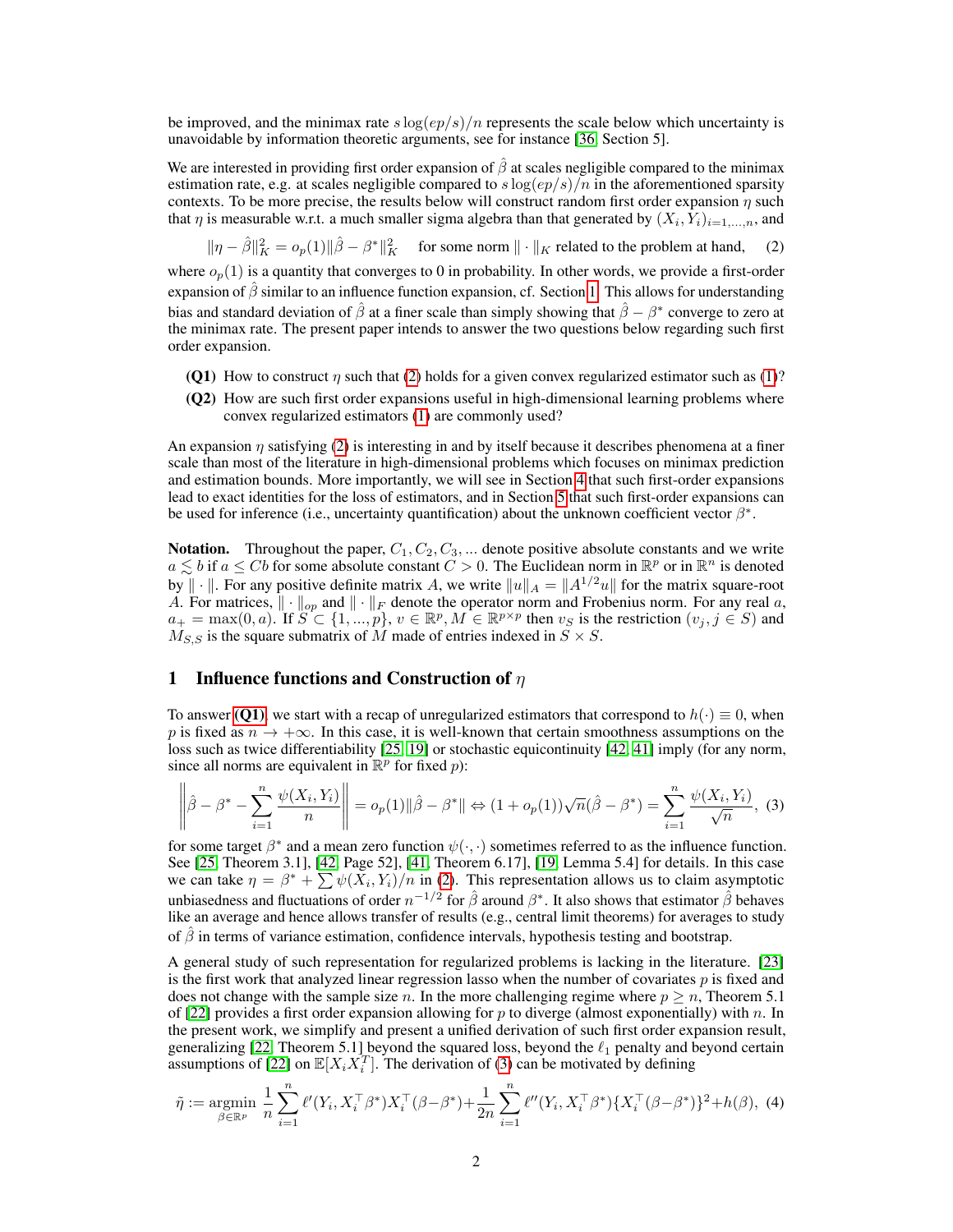with  $h(\cdot) \equiv 0$ . Here and throughtout  $\ell'(y, u)$  and  $\ell''(y, u)$  represent (first and second) partial derivatives of  $\ell$  with respect to u. The right hand side of [\(4\)](#page-1-4) (with  $h(\cdot) \equiv 0$ ) is the quadratic approximation of  $\sum_{i=1}^n \ell(Y_i, X_i^{\top} \beta)/n$  around  $\beta = \beta^*$  (without the term independent of  $\beta$ ). The final first order expansion  $\eta$  is obtained by replacing the quadratic part of the approximation by its expectation as in the next display. Following the intuitive construction of  $\eta$  for the unregularized problem, we construct a first order expansion for the regularized problem as

<span id="page-2-5"></span>
$$
\eta := \operatorname{argmin}_{\beta \in \mathbb{R}^p} n^{-1} \sum_{i=1}^n \ell'(Y_i, X_i^{\top} \beta^*) X_i^{\top} (\beta - \beta^*) + \frac{1}{2} (\beta - \beta^*)^{\top} K (\beta - \beta^*) + h(\beta)
$$
  
 := 
$$
\operatorname{argmin}_{\beta \in \mathbb{R}^p} \frac{1}{2} \| K^{1/2} (\beta - \beta^* - n^{-1} \sum_{i=1}^n K^{-1} X_i \ell'(Y_i, X_i^{\top} \beta^*)) \|^2 + h(\beta).
$$
 (5)

where  $K := n^{-1} \sum_{i=1}^n \mathbb{E} \left[ \ell''(Y_i, X_i^{\top} \beta^*) X_i X_i^{\top} \right]$ . From this definition, we can write  $\eta =$  $\eta_K(\beta^*+n^{-1}\sum_{i=1}^n K^{-1}X_i\ell'(Y_i,X_i^{\top}\beta^*))$ , for a function  $\eta_K(\cdot)$  (depending on  $h(\cdot),K$ ). Our main results prove under some mild assumptions that

$$
\|\hat{\beta} - \eta_K(\beta^* + \frac{1}{n}\sum_{i=1}^n \ell'(Y_i, X_i^{\top} \beta^*)X_i)\|_K = o_p(1)\|\hat{\beta} - \beta^*\|_K.
$$

Comparing this with [\(3\)](#page-1-3) we note that for the unregularized problem,  $\eta_K(\beta) = \beta$  is the identity.

## 2 Main Results: Approximation Theorem

We introduce the notion of Gaussian complexity for the following results. For any set  $T \subset \mathbb{R}^p$  and a covariance matrix  $\Sigma$ , the Gaussian complexity of T is given by

$$
\gamma(T, \Sigma) := \mathbb{E}\left[\sup_{u \in T : \|\Sigma^{1/2}u\| = 1} |g^{\top} \Sigma^{1/2} u|\right] = \mathbb{E}\left[\sup_{u \in T} \frac{|g^{\top} \Sigma^{1/2} u|}{\|\Sigma^{1/2} u\|}\right],\tag{6}
$$

where the expectation is with respect to the standard normal vector  $g \sim N(0, I_p)$ . We also need the notion of  $L$ -subGaussianity. A random vector X is said to be  $L$ -subGaussian with respect to a (positive definite) matrix  $\Sigma$  if

<span id="page-2-0"></span>
$$
\forall u \in \mathbb{R}^p, \quad \mathbb{E}[\exp(u^T X)] \le \exp(L^2 \|u\|_{\Sigma}^2/2) \qquad \text{where } \|u\|_{\Sigma} = \|\Sigma^{1/2} u\|. \tag{7}
$$

This implies  $\sup_u \mathbb{P}(|u^\top X| \ge t \|u\|_{\Sigma}) \le 2 \exp(-t^2/(2L^2))$ . Recall that the scaled norm  $\|\cdot\|_K$  is defined by  $||u||_K^2 = n^{-1} \sum_{i=1}^n \mathbb{E}[\ell''(Y_i, X_i^{\top} \beta^*)(X_i^{\top} u)^2]$ . Consider the following assumptions:

<span id="page-2-2"></span>(A1) There exists constants  $0 \leq B, B_2, B_3 < \infty$  such that the loss satisfies  $\forall u_1, u_2 \in \mathbb{R}, \forall y$ ,

<span id="page-2-4"></span>
$$
\frac{|\ell''(y, u_1) - \ell''(y, u_2)|}{|u_1 - u_2|} \le B, \qquad |\ell''(y, u_1)| \le B_2, \qquad \sup_{u \in \mathbb{R}^p} \frac{\|\Sigma^{1/2}u\|^2}{\|K^{1/2}u\|^2} \le B_3. \tag{8}
$$

<span id="page-2-1"></span>(A2) The observations  $(X_1, Y_1), \ldots, (X_n, Y_n)$  are iid. Further  $X_1, \ldots, X_n$  are mean zero and L-subGaussian with respect to their covariance  $\Sigma$ , i.e., [\(7\)](#page-2-0) holds.

Note that L in [\(A2\)](#page-2-1) is necessarily no smaller than one, i.e.,  $L > 1$ . Define the error

$$
\mathcal{E} := \|\hat{\beta} - \beta^*\|_K + \|\eta - \beta^*\|_K \qquad \text{where} \qquad \|\cdot\|_K \text{ is the norm } \|u\|_K = \|K^{1/2}u\|. \tag{9}
$$

The quantity  $\mathcal E$  quantifies the error made by  $\hat \beta$  and  $\eta$  in estimating  $\beta^*$  with respect to the norm  $\|\cdot\|_K$ . Bounds on  $\|\hat{\beta} - \beta^*\|_K$  and  $\|\eta - \beta^*\|_K$  follow from the existing literature; see [\[35\]](#page-10-0) or Proposition [3.4](#page-5-0) and its proof in Appendix [F.](#page-0-1)

<span id="page-2-3"></span>**Theorem 2.1.** Let  $r_n := n^{-1/2}\gamma(T, \Sigma)$  and assume that  $r_n \leq 1$ . Further assume [\(A1\)](#page-2-2) and [\(A2\)](#page-2-1) *hold true. Then with probability at least*  $1 - 2e^{-C_4nr_n^2} - 2e^{-C_5 \log n}$  we have the following:

1. If 
$$
\{\hat{\beta} - \beta^*, \eta - \beta^*\} \subseteq T
$$
 then  $\|\hat{\beta} - \eta\|_K \lesssim LB_2B_3r_n^{1/2}\mathcal{E} + B^{1/2}(B_3L)^{3/2}(1 + r_n^3\sqrt{n})\mathcal{E}^{3/2}$ .  
\n2. If  $\{\hat{\beta} - \eta, \hat{\beta} - \beta^*, \eta - \beta^*\} \subseteq T$  then  $\|\hat{\beta} - \eta\|_K \lesssim B_2B_3L^2r_n\mathcal{E} + BB_3^{3/2}L^3(1 + r_n^3\sqrt{n})\mathcal{E}^2$ .

The set  $T$  mentioned in Theorem [2.1\(](#page-2-3)1) are available in the literature for many convex penalties. In the following, we will find this for constrained lasso, penalized lasso, and group lasso (with non-overlapping groups) under sharp conditions. We refer to [\[7\]](#page-9-1) for slope penalty, and Negahban et al. [\[35,](#page-10-0) Lemma 1] and van de Geer [\[39,](#page-11-2) Def. 4.4 and Theorem 4.1] where set T is presented for a general class of penalty functions including nuclear norm, group lasso (with overlapping groups).

Proofs of Theorem [2.1](#page-2-3) and all following results are given in the supplement. An outline Theorem [2.1](#page-2-3) is given in Section [6.](#page-8-0) Although Theorem [2.1](#page-2-3) is stated under assumption  $(A2)$ , we present a deterministic version of the result (in Section [6\)](#page-8-0) that replaces  $r_n$  by suprema of different stochastic processes.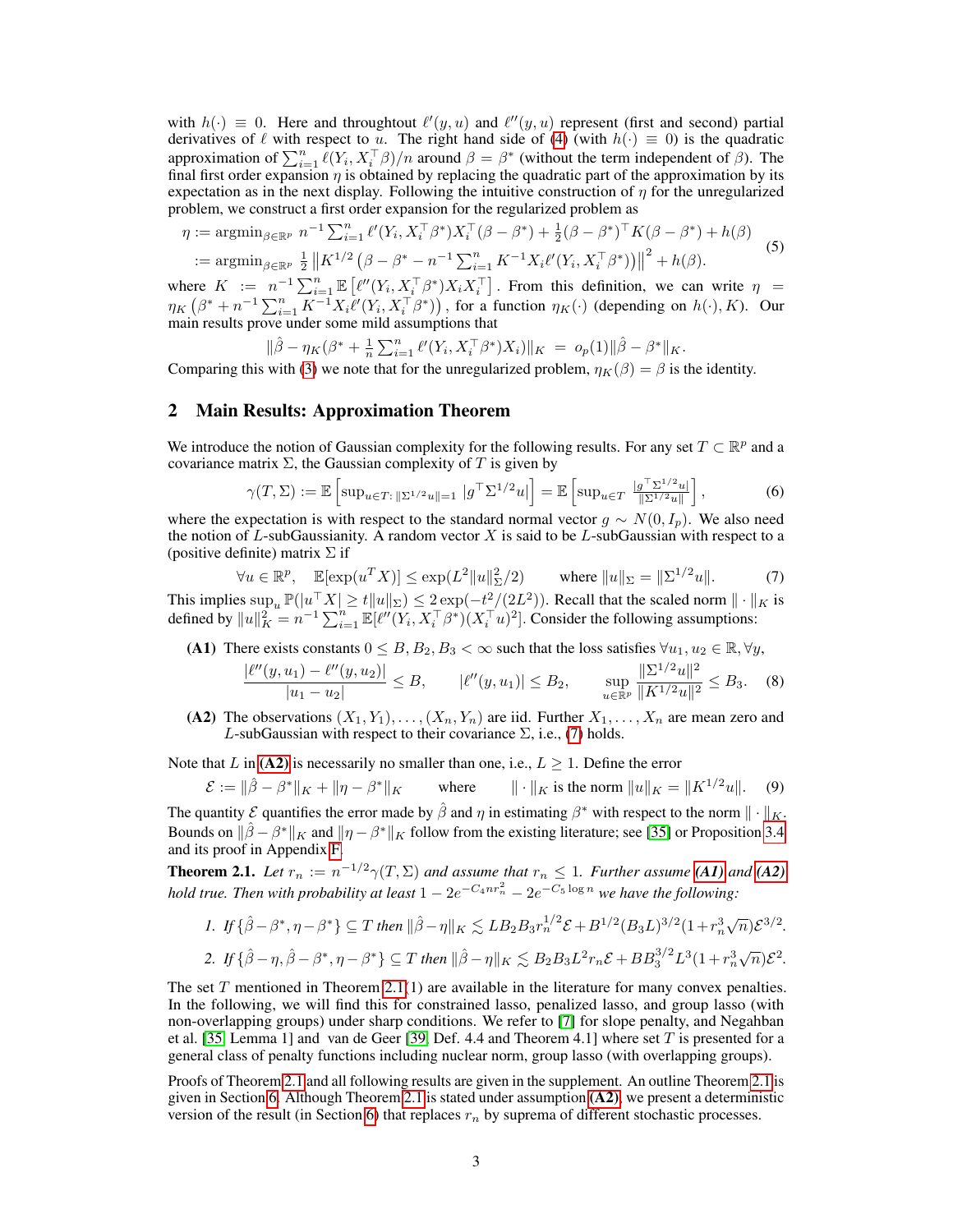**Squared loss in the linear model.** Consider  $\ell(y, u) = (y - u)^2/2$  and n iid observations

<span id="page-3-8"></span>
$$
Y_i = X_i^T \beta^* + \varepsilon_i, \text{ and } X_i \text{ is independent of } \varepsilon_i \text{ for } i = 1, \dots, n,
$$
 (10)

Then we have  $K = \Sigma = \mathbb{E}[X_1 X_1^T]$  and the second derivative  $\ell''$  is constant. Hence condition [\(8\)](#page-2-4) is satisfied with  $B = 0$  and  $B_2 = B_3 = 1$ . The conclusions of the Theorem [2.1](#page-2-3) can be rewritten as

<span id="page-3-1"></span><span id="page-3-0"></span>
$$
\{\hat{\beta} - \beta^*, \eta - \beta^*\} \subseteq T \quad \Rightarrow \quad \|\hat{\beta} - \eta\|_K \le L r_n^{1/2} \mathcal{E}.
$$

$$
\{\hat{\beta} - \eta, \hat{\beta} - \beta^*, \eta - \beta^*\} \subseteq T \quad \Rightarrow \quad \|\hat{\beta} - \eta\|_K \lesssim L^2 r_n \mathcal{E},\tag{12}
$$

where  $\mathcal{E} = ||\Sigma^{1/2}(\hat{\beta} - \beta^*)|| + ||\Sigma^{1/2}(\eta - \beta^*)||$ . Since  $r_n \le 1$  (and typically  $r_n \to 0$  while L stays bounded, as we will see in the examples below), the inequality in [\(12\)](#page-3-0) is stronger than the inequality in [\(11\)](#page-3-1). In the linear model, we thus refer to inequality [\(11\)](#page-3-1) as the "slow rate" inequality, and to [\(12\)](#page-3-0) as the "fast rate" one. The set  $T$  encodes the low-dimensional structure and characterizes the rate  $r_n$  through the Gaussian complexity  $\gamma(T, \Sigma)$ . The fast rate inequality is granted provided that T contains the difference  $(\eta - \hat{\beta})$  additionally to the error vectors  $\{\hat{\beta} - \beta^*, \eta - \beta^*\}$ . Conditions that ensure the fast rate inequality will be made explicit in Section [3.2](#page-4-0) for the Lasso.

<span id="page-3-10"></span>Logistic loss in the logistic model. The following proposition shows that [\(8\)](#page-2-4) is again satisfied. **Proposition 2.2.** *Consider the logistic loss*  $\ell(y, u) = yu - \log(1 + e^u)$  *for*  $y \in \{0, 1\}, u \in \mathbb{R}$ *.* Assume that  $(X_i, Y_i)_{i=1,...,n}$  are iid satisfying the logistic regression model

<span id="page-3-4"></span><span id="page-3-3"></span>
$$
\mathbb{P}(Y_i = 1 | X_i) = 1 - \mathbb{P}(Y_i = 0 | X_i) = 1/(1 + \exp(X_i \mathsf{T} \beta^*)),
$$

 $f$ or some  $\beta^* \in \mathbb{R}^p$  with  $\|\Sigma^{1/2}\beta^*\| \leq 1$  $\|\Sigma^{1/2}\beta^*\| \leq 1$  $\|\Sigma^{1/2}\beta^*\| \leq 1$ .<sup>1</sup> *Assume* [\(A2\)](#page-2-1) *holds. Then* [\(8\)](#page-2-4) *holds with*  $B = 1/(6\sqrt{3})$ *,*  $B_2 = 1$  *and an absolute constant*  $B_3 > 0$ *.* 

In this logistic model, the conclusions of Theorem [2.1](#page-2-3) present an extra term compared to the linear model with squared loss because the Lipschitz constant  $B$  in  $(8)$  is non-zero: Theorem [2.1](#page-2-3) reads that with high probability

$$
\{\hat{\beta} - \beta^*, \eta - \beta^*\} \subset T \quad \Rightarrow \quad \|\hat{\beta} - \eta\|_K \lesssim L r_n^{1/2} \mathcal{E} + B^{1/2} L^{3/2} (1 + r_n^3 \sqrt{n}) \mathcal{E}^{3/2}, \tag{13}
$$

$$
\{\hat{\beta} - \eta, \hat{\beta} - \beta^*, \eta - \beta^*\} \subset T \quad \Rightarrow \quad \|\hat{\beta} - \eta\|_K \lesssim L^2 r_n \mathcal{E} + BL^3 (1 + r_n^3 \sqrt{n}) \mathcal{E}^2. \tag{14}
$$

Similar to the case of squared loss, inequality [\(14\)](#page-3-3) is stronger than inequality [\(13\)](#page-3-4) when  $\hat{\beta} - \eta$  belongs in T additionally to  $\{\hat{\beta} - \beta^*, \eta - \beta^*\} \subset T$ .

## 3 What is the low-dimensional set  $T$ ? Application to Lasso and Group-Lasso

We now provide applications of the above result to three different penalty functions commonly used in high-dimensional settings. Throughout this section, for any cone  $T \subseteq \mathbb{R}^p$ , let  $\phi(T)$  be the smallest singular value of  $\Sigma^{1/2}$  restricted to T, i.e.,  $\phi(T) = \min_{u \in T: ||u|| = 1} ||\Sigma^{1/2}u||$ . Further consider

<span id="page-3-6"></span>(N1) The features are normalized such that  $\Sigma_{ij} \leq 1$  for all  $1 \leq j \leq p$ .

#### 3.1 Constrained Lasso

Let  $R > 0$  be a fixed parameter. Our first example studies the constrained lasso penalty [\[38\]](#page-11-3)

<span id="page-3-9"></span> $h(\beta) = +\infty$  if  $\|\beta\|_1 > R$  and  $h(\beta) = 0$  if  $\|\beta\|_1 \le R$ , (15) i.e., h is the convex indicator function of the  $\ell_1$ -ball of radius  $R > 0$ . Applying the above result requires two ingredients: proving that the error vectors  $\{\hat{\beta} - \beta^*, \eta - \beta^*\}$  belong to some set T with high probability, and proving that  $r_n = n^{-1/2} \gamma(T, \Sigma)$  is small. Define for any real  $k \ge 1$ ,

<span id="page-3-7"></span>
$$
T_{\text{lasso}}(k) := \{ u \in \mathbb{R}^p : ||u||_1 \le \sqrt{k} ||u|| \}. \tag{16}
$$

The parameter k above will typically be a constant times  $s = ||\beta^*||_0$ , the sparsity of  $\beta^*$ . If  $R = ||\beta^*||_1$ , then the triangle inequality reveals that the error vectors of  $\beta$  and  $\eta$  satisfy

<span id="page-3-5"></span>
$$
\{\hat{\beta} - \beta^*, \eta - \beta^*\} \subseteq T := \{ u \in \mathbb{R}^p : ||u_{S^c}||_1 \le ||u_S||_1 \},\tag{17}
$$

where  $S = \{j = 1, ..., p : \beta_j^* \neq 0\}$  is the support of the true  $\beta^*$  and  $u_S$  is the restriction of u to S. By the Cauchy-Schwarz inequality  $||u_S||_1 \leq \sqrt{s}||u_S||_2$ , thus T in [\(17\)](#page-3-5) satisfies  $T \subset T_{\text{lasso}}(4s)$ .

<span id="page-3-11"></span><span id="page-3-2"></span><sup>&</sup>lt;sup>1</sup>The constant 1 can be replaced by another absolute constant; this will only change  $B_3$  to a different constant.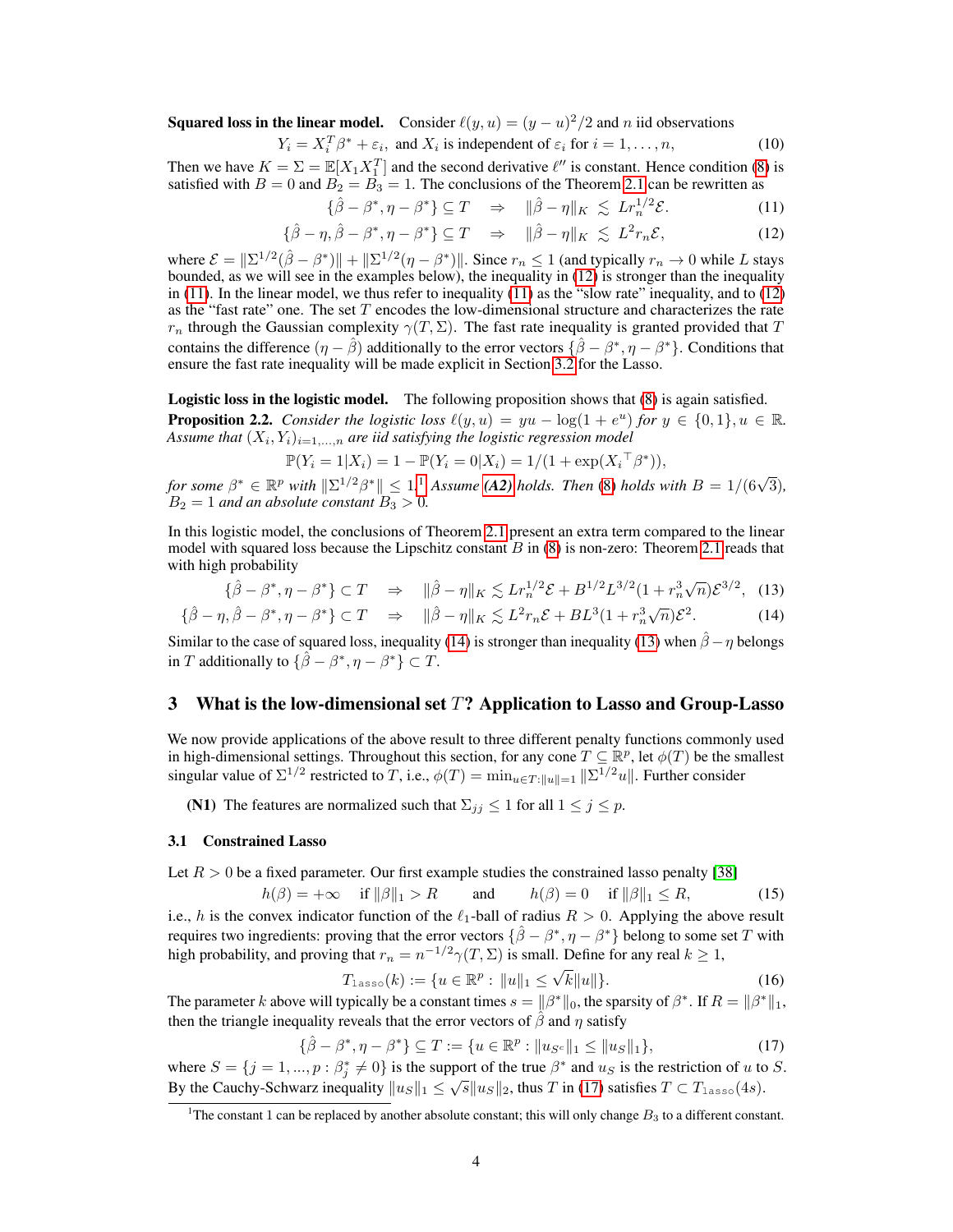**Lemma 3.1.** *If [\(N1\)](#page-3-6) holds and*  $k \geq 1$ *, then we have*  $\gamma(T, \Sigma) \lesssim \phi(T)^{-1} \sqrt{k \log(2p/k)}$  *for any cone*  $T \subset T_{lasso}(k)$  *where*  $T_{lasso}(k)$  *is defined in* [\(16\)](#page-3-7).

Hence under [\(N1\)](#page-3-6) and by setting  $k = 4s$  and  $r_n = \phi(T)^{-1} \sqrt{s \log(ep/s)/n}$  we have in the linear model with squared loss that, with high probability,

<span id="page-4-1"></span>
$$
\|\Sigma^{1/2}(\eta - \hat{\beta})\| \lesssim L\phi(T)^{-1/2} (s \log(ep/s)/n)^{1/4} (\|\Sigma^{1/2}(\hat{\beta} - \beta^*)\| + \|\Sigma^{1/2}(\eta - \beta^*)\|) \tag{18}
$$

and we have established that  $\eta$  is a first order expansion of  $\hat{\beta}$  with respect to the norm  $\|\cdot\|_{\Sigma}$  if  $s \log(ep/s)/n \rightarrow 0$ . It is informative to study the order of magnitude of the right hand side in [\(18\)](#page-4-1). For that purpose, the following Lemma gives explicit bounds on  $\|\Sigma^{1/2}(\hat{\beta}-\beta^*)\|$  and  $\|\Sigma^{1/2}(\eta-\beta^*)\|$ .

<span id="page-4-5"></span>**Lemma 3.2.** *Consider the linear model with squared loss* [\(10\)](#page-3-8) *and assume* [\(A2\)](#page-2-1)*. Let*  $\hat{\beta}$ ,  $\eta$  *in* [\(1\)](#page-0-0) *and* [\(5\)](#page-2-5) with penalty [\(15\)](#page-3-9). Then if  $R = \|\beta^*\|_1$ , we have with probability at least  $1 - 2e^{-nr_n^2}$ ,

<span id="page-4-2"></span>
$$
\|\Sigma^{1/2}(\eta - \beta^*)\| \le L\sigma^* r_n, \quad \text{and} \quad \|\Sigma^{1/2}(\hat{\beta} - \beta^*)\| \le L\sigma^* r_n (1 - C_6 L^2 r_n)^{-1}, \tag{19}
$$

*where*  $r_n = \phi(T)^{-1} \sqrt{s \log(ep/s)/n}$  *and*  $(\sigma^*)^2 = (\varepsilon_1^2 + ... + \varepsilon_n^2)/n$ .

The above lemma provides a slight improvement in the rate compared to  $[17,$  Theorem  $11.1(a)$ ]. Combined with inequality [\(18\)](#page-4-1), we have established that  $\|\Sigma^{1/2}(\hat{\beta}-\eta)\| \lesssim L^2\sigma^*r_n^{3/2}$ . If  $r_n \to 0$ (e.g., if  $s \log(ep/s)/n \to 0$  while  $\phi(T)$  stays bounded away from 0), this means that the distance  $\|\Sigma^{1/2}(\hat{\beta}-\eta)\|$  between  $\hat{\beta}$  and  $\eta$  is an order of magnitude smaller than the risk bounds in [\(19\)](#page-4-2).

Inclusion [\(17\)](#page-3-5) is granted regardless of the loss  $\ell$ , as soon as  $\beta^*$  lies on the boundary of  $\{\beta \in \mathbb{R}^p :$  $\|\beta\|_1 = R$ . In logistic regression, i.e., the setting of Proposition [2.2](#page-3-10) with the constrained Lasso penalty [\(15\)](#page-3-9), inequality [\(13\)](#page-3-4) yields that with high probability,  $\|\eta - \hat{\beta}\|_K \lesssim L[r_n^{1/2} + L^{1/2}(1 +$  $r_n^3$  $\sqrt{n}$ ) $\mathcal{E}^{1/2}$ ] $\mathcal{E}$ . An extra term appears compared to the squared loss. In order to obtain a first-order expansion as in [\(2\)](#page-1-1) requires  $r_n \to 0$  as well as  $(1 + r_n^3)$  $\sqrt{n}$ ) $\mathcal{E}^{1/2} \to 0$ . These conditions can be obtained if risk bounds such as [\(19\)](#page-4-2) are available, see [\[35,](#page-10-0) [1\]](#page-9-0) or Proposition [3.4](#page-5-0) and its proof in Appendix [F](#page-0-1) for applicable general techniques. A more detailed discussion of Logistic Lasso is given in the next subsection.

#### <span id="page-4-0"></span>3.2 Penalized Lasso

We now consider the  $\ell_1$ -norm penalty

<span id="page-4-3"></span>
$$
h(\beta) = \lambda \|\beta\|_1 \qquad \text{for some} \qquad \lambda \ge 0. \tag{20}
$$

Here, the fact that  $\hat{\beta} - \beta^*, \eta - \beta^* \in T$  for some low-dimensional cone T is not granted almost surely, in that regard the situation differs from the constrained Lasso case in [\(17\)](#page-3-5). We may find such low-dimensional cone T simultaneously for  $\hat{\beta}$ ,  $\eta$  for both the squared loss and logistic loss as follows, using ideas from [\[35,](#page-10-0) [11\]](#page-9-3). Let  $f_n$  be the convex function so that the objective in [\(1\)](#page-0-0) is equal to  $f_n(\beta) + h(\beta)$  and let  $g_n$  be the convex function so that the objective in [\(5\)](#page-2-5) is  $g_n(\beta) + h(\beta)$ . Since  $\hat{\beta}$  and  $\eta$  are solutions of the corresponding optimization problems [\(1\)](#page-0-0) and [\(5\)](#page-2-5),

$$
h(\hat{\beta}) - h(\beta^*) \le f_n(\beta^*) - f_n(\hat{\beta}) \le \nabla f_n(\beta^*)^T(\beta^* - \hat{\beta}),
$$
  
\n
$$
h(\eta) - h(\beta^*) \le g_n(\beta^*) - g_n(\eta) \le \nabla g_n(\beta^*)^T(\beta^* - \eta).
$$
\n(21)

Since  $\nabla g_n(\beta^*) = \nabla f_n(\beta^*)$ , both  $\eta$  and  $\hat{\beta}$  belong to the set  $\hat{T} = \{b \in \mathbb{R}^p : h(b) - h(\beta^*) \leq \theta \}$  $\nabla f_n(\beta^*)^T(\vec{b}-\beta^*)\}$ . Next, for both the squared loss and the logistic loss,  $\nabla f_n(\beta^*)$  has subGaussian coordinates under [\(A2\)](#page-2-1). Combining these remarks, we obtain the following, proved in supplement.

<span id="page-4-6"></span>**Lemma 3.3.** Let h be as in [\(20\)](#page-4-3). Consider the linear model [\(10\)](#page-3-8) and assume [\(A2\)](#page-2-1), [\(N1\)](#page-3-6). Let  $\xi > 0$ *be a constant and let*  $\lambda = L\sigma^*(1+3\xi)\sqrt{2\log(p/s)/n}$  *where*  $(\sigma^*)^2 = (\varepsilon_1^2 + \ldots + \varepsilon_n^2)/n$  *and*  $\|\beta^*\|_0 = s$ . *Then* 

<span id="page-4-4"></span>
$$
\mathbb{P}\left[\{\hat{\beta}-\beta^*,\eta-\beta^*\}\subset T\right] \ge 1 - \frac{2}{\xi^2 \log(p/s)(p/s)^{\xi}} \text{ where } T = T_{\text{lasso}}\left(s(6+2\xi^{-1})^2\right). \tag{22}
$$

*If instead the logistic regression model and assumptions of Proposition* [2.2](#page-3-10) *are fulfilled and*  $\lambda =$  $(L/2)(1+3\xi)\sqrt{2\log(p/s)/n}$ , then the previous display [\(22\)](#page-4-4) also holds.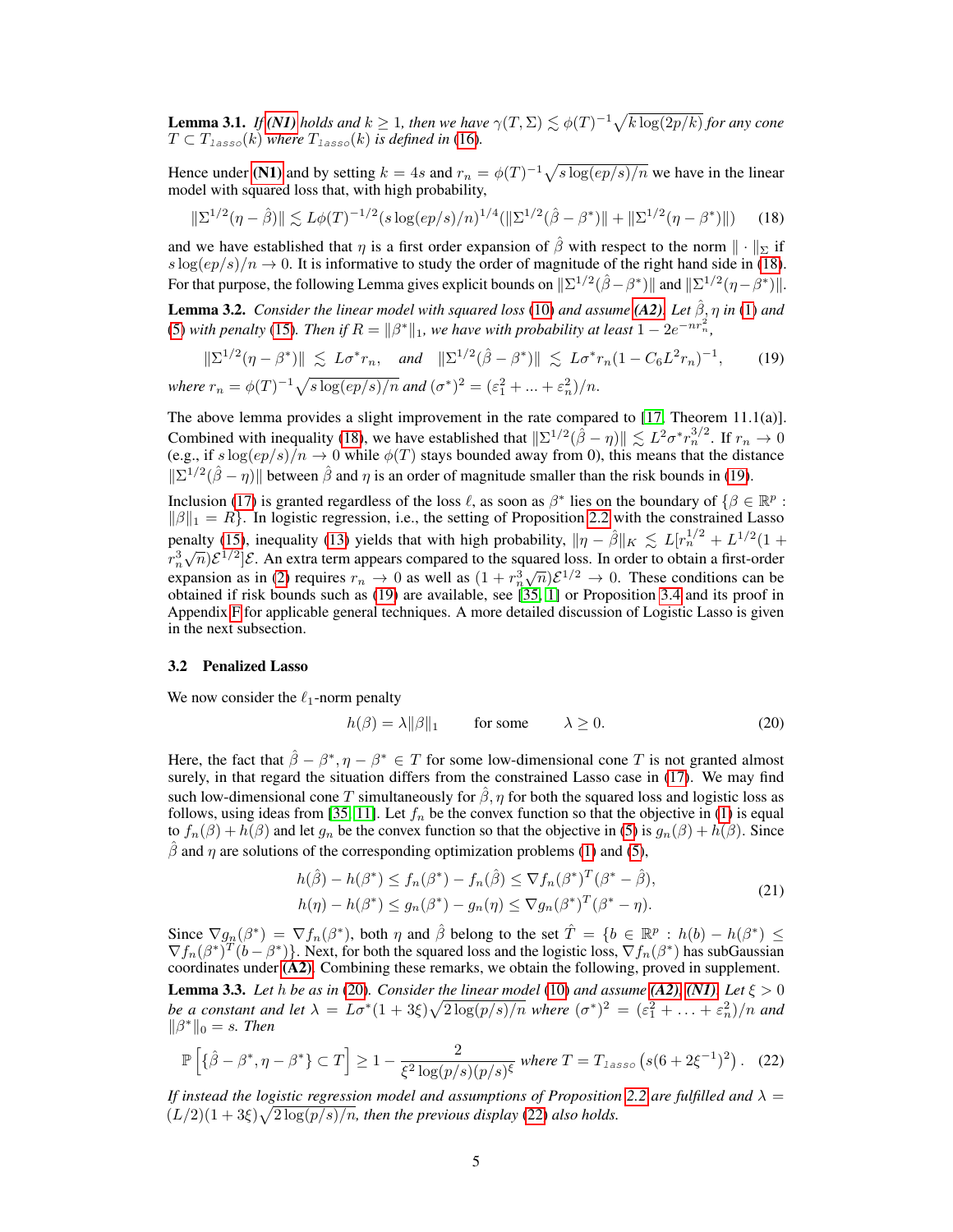The set T above is the set  $T_{\text{lasso}}(k)$  in [\(16\)](#page-3-7) with  $k = s(6 + 2\xi^{-1})^2$ . Eq. [\(22\)](#page-4-4) defines a lowdimensional cone T that contains both error vectors  $\hat{\beta} - \beta^*, \eta - \beta^*$  for the squared loss and the logistic loss. The Gaussian width of the set  $T$  in [\(18\)](#page-4-1) is already bounded in Lemma [3.1.](#page-3-11) Hence the Gaussian width of  $T$  in the previous lemma is bounded from above as in the previous section, i.e.,  $\gamma(\Sigma, T) \lesssim \phi(T)^{-1}(6 + 2\xi^{-1})\sqrt{s \log(2p/s)}$  by Lemma [3.1,](#page-3-11) and the "slow rate" inequality [\(18\)](#page-4-1) again holds with high probability, where  $\phi(T)$  denotes the restricted eigenvalue of the set T of the previous lemma. Risk bounds similar to [\(19\)](#page-4-2) are given below. We emphasize here the fact that the error vectors of the Lasso belong to the cone [\(22\)](#page-4-4) with high probability is not new: this is a powerful technique used throughout the literature on high-dimensional statistics starting from [\[11,](#page-9-3) [35\]](#page-10-0). The novelty of our results are inequalities such as [\(18\)](#page-4-1) which shows that the distance  $\|\Sigma^{1/2}(\hat{\beta}-\eta)\|$  is an order of magnitude faster than the minimax risk  $\sqrt{s \log(ep/s)/n}$ . We will now state a result similar to Lemma [3.2](#page-4-5) for linear and logistic lasso.

<span id="page-5-0"></span>Proposition 3.4. *Consider the penalized lasso estimator* βˆ *given by*

$$
\hat{\beta} := \mathop{\rm argmin}_{\beta \in \mathbb{R}^p} \ \tfrac{1}{n} \textstyle \sum_{i=1}^n \ell(Y_i, X_i^\top \beta) + \lambda \|\beta\|_1,
$$

*where*  $\ell$  *is either the squared or logistic loss and*  $\lambda$  *is chosen as in Lemma [3.3](#page-4-6) for some*  $\xi > 0$ *. Assume* [\(A1\)](#page-2-2), [\(A2\)](#page-2-1). With T defined in [\(22\)](#page-4-4), assume that  $\exists \theta > 0$  s.t. for all  $u \in T$  with  $||u||_K < 1$ ,

<span id="page-5-1"></span>
$$
\theta^2 \|u\|_K^2 \le \frac{1}{n} \sum_{i=1}^n \left\{ \ell(Y_i, X_i^\top \beta^* + X_i^\top u) - \ell(Y_i, X_i^\top \beta^*) - u^\top X_i \ell'(Y_i, X_i^\top \beta^*) \right\},\tag{23}
$$

*as well as*

$$
L(2+5\xi)\sqrt{2s\log(p/s)/n} \le B_3^{1/2}\phi(T)\theta^2 \times \begin{cases} 1/\sigma^*, & \text{for } \ell, \text{ the squared loss,} \\ 2, & \text{for } \ell, \text{ the logistic loss.} \end{cases}
$$
 (24)

*Then with probability at least*  $1 - 2/(\xi^2 \log(p/s)(p/s)^{\xi})$ *,* 

$$
\|\hat{\beta} - \beta^*\|_K \le \frac{L(2+5\xi)}{B_3^{1/2}\phi(T)\theta^2} \sqrt{\frac{2s\log(p/s)}{n}} \times \begin{cases} \sigma^*, & \text{for } \ell, \text{ the squared loss,} \\ 0.5, & \text{for } \ell, \text{ the logistic loss.} \end{cases}
$$
(25)

The proof is given Appendix [F.](#page-0-1) Assumption [\(23\)](#page-5-1) is the classical restricted strong convexity condition and we verify this for linear and logistic loss in Proposition [F.1.](#page-0-1) Results similar to Proposition [3.4](#page-5-0) are known in the literature [\[35\]](#page-10-0) but the main novelty of our result is that the tuning parameter  $\lambda$  is of order  $\sqrt{\log(p/s)/n}$  and not  $\sqrt{\log(p)/n}$  which proves the minimax optimal rate.

Faster rates for the penalized lasso. Fast rates for the Lasso can be obtained using the second inequality of Theorem [2.1,](#page-2-3) which when specialized to the squared loss gives [\(12\)](#page-3-0). To verify the main additional assumption of  $\hat{\beta} - \eta \in T$ , we prove sparsity of  $\eta$  and  $\hat{\beta}$ . Since  $\hat{\beta}$ ,  $\eta$  are defined through a penalized quadratic problem, we can leverage existing results in the literature that imply that  $\eta$ ,  $\hat{\beta}$ satisfies  $\|\eta\|_0 \vee \|\hat{\beta}\|_0 \leq \tilde{C}s$  under suitable conditions on the design and as long as  $s \log(ep/s)/n$  is small enough, for some constant  $\tilde{C}$  that depends on the restricted singular values of  $\Sigma$ ; cf., e.g., [\[44,](#page-11-4) Lemma 1], [\[9,](#page-9-4) Theorem 3] [\[22,](#page-10-5) Lemma 3.5], [\[4,](#page-9-5) Lemma 6.1]. We prove such as result for the Group-Lasso in Proposition [3.7](#page-6-0) below. Now we define the cones  $T_0$  and T as the sets

<span id="page-5-3"></span>
$$
T_0 := \{ u \in \mathbb{R}^p : ||u||_0 \le (2\tilde{C} + 1)s \} \subset T = \{ u \in \mathbb{R}^p : ||u||_1 \le (2\tilde{C} + 1)^{1/2}\sqrt{s}||u|| \}.
$$
 (26)

where the inclusion is obtained thanks to the Cauchy-Schwarz inequality. Then  $\{\eta-\hat{\beta},\hat{\beta}-\beta^*,\eta-\hat{\beta}\}$  $\beta^*$ }  $\subset T$  with high probability, the Gaussian width  $\gamma(T, \Sigma)$  is bounded by Lemma [3.1](#page-3-11) and the second inequality of Theorem [2.1](#page-2-3) yields

$$
\|\Sigma^{1/2}(\eta-\hat{\beta})\| \lesssim L^2 r_n \mathcal{E}, \quad \text{where} \quad r_n = \phi(T)^{-1} (s \log(ep/s)/n)^{1/2}.
$$

Since  $\mathcal{E} \leq r_n$  with high probability by known prediction bounds for the Lasso (see Proposition [3.4](#page-5-0)) and its proof in Appendix [F](#page-0-1) for rates with squared and logistic loss), we obtain that with high probability,

<span id="page-5-2"></span>
$$
\|\Sigma^{1/2}(\eta - \hat{\beta})\| \lesssim L^3 \phi^{-2}(T) s \log(ep/s)/n = L^3 r_n^2,
$$
\n(27)

a rate that is the square of the minimax rate  $r_n$ , hence much smaller. For squared loss, this rate is also faster than the rate obtained in [\(18\)](#page-4-1) which is of order  $r_n^{3/2}$ . This faster rate is obtained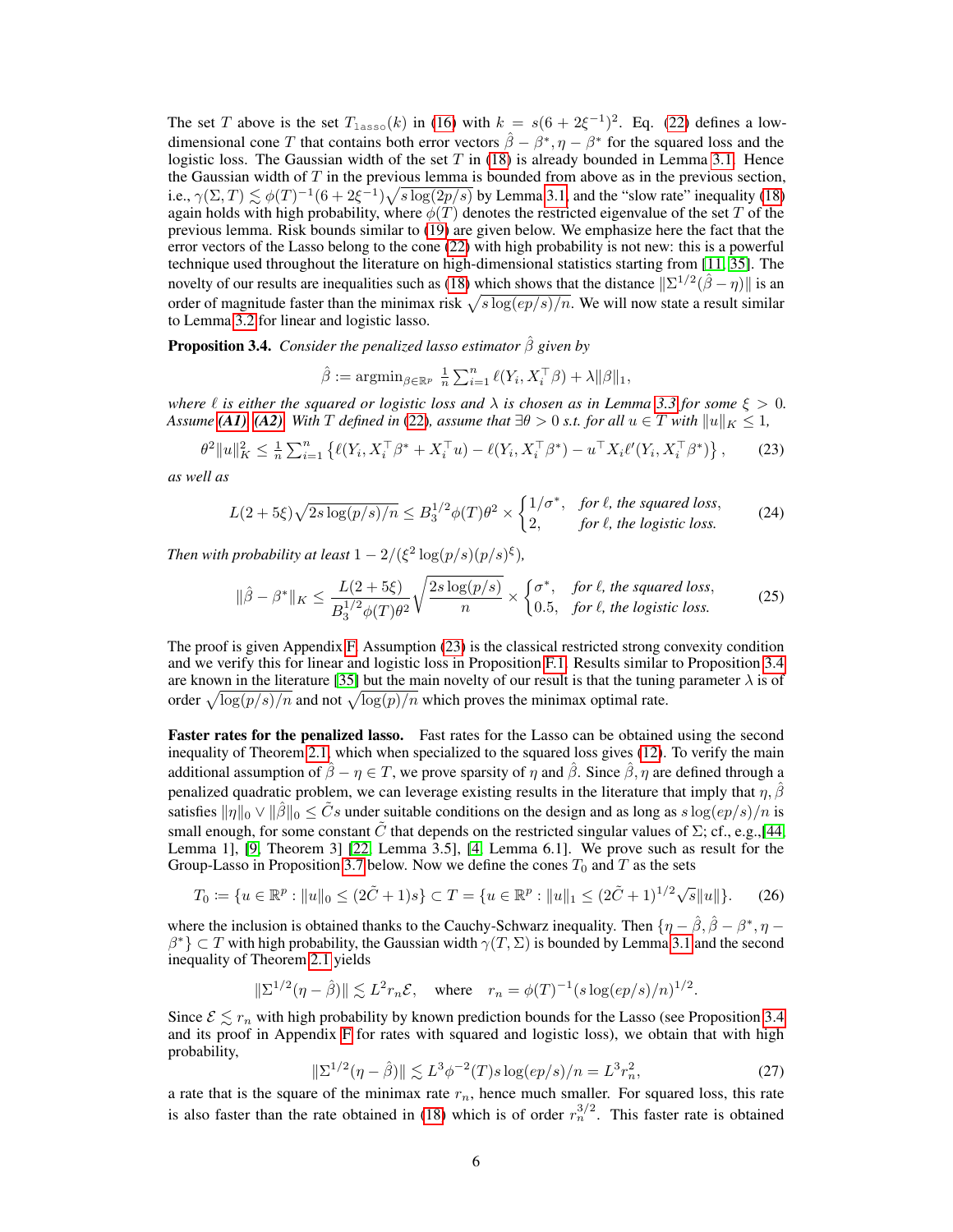thanks to the inclusion  $\{\hat{\beta} - \eta, \hat{\beta} - \beta^*, \eta - \beta^*\} \subset T$ , whereas in the setting of [\(18\)](#page-4-1) we only had  $\{\hat{\beta} - \beta^*, \eta - \beta^*\} \subset T$  but not  $\hat{\beta} - \eta \in T$ . To our knowledge, the only result in the literature similar to the above bounds is given by [\[22,](#page-10-5) Theorem 5.1]. This result from [\[22\]](#page-10-5) shows that [\(27\)](#page-5-2) holds for squared loss, provided that the covariance  $\Sigma$  satisfies (a) the minimal singular value of  $\Sigma$  is at least  $c_3 > 0$ , (b) the maximal singular value of  $\Sigma$  is at most  $c_4$ , and (c) the covariance matrix  $\Sigma$  satisfies

<span id="page-6-1"></span>
$$
\max_{A \subset [p]:|A| \le c_5 s} \max_{j \in A} \sum_{j \in A^c} |\Sigma_{ij}| \le c_6. \tag{28}
$$

Our results show that a first order expansion for the Lasso can be obtained using the slow rate bound [\(11\)](#page-3-1) without the requirement that the spectral norm of  $\Sigma$  is bounded, and for the fast rate without the stringent assumption [\(28\)](#page-6-1) on the correlations of  $\Sigma$ . Not only do our results generalize Theorem 5.1 from [\[22\]](#page-10-5) to more general  $\Sigma$ , Theorem [2.1](#page-2-3) shows how to obtain first-order expansion  $\eta$  beyond the squared loss (e.g. logistic loss) and beyond the  $\ell_1$ -penalty of the lasso: the previous subsection tackles the constrained Lasso penalty [\(15\)](#page-3-9) and the next subsection tackles the Group-Lasso penalty.

Sparsity of  $\eta$  for any general loss function is proved in Proposition [3.7.](#page-6-0) This alone does not imply inclusion of  $\eta - \hat{\beta}$  in a low-dimensional set without sparsity of  $\hat{\beta}$ . Sparsity of  $\hat{\beta}$  for general loss function is not well-studied but for logistic loss function Section D.4 of the supplement of [\[10\]](#page-9-6) proves a sparsity bound of the form  $\|\hat{\beta}\|_0 \leq \tilde{C}s$ , similar to the squared loss. Unfortunately the proof there requires  $\lambda \gtrsim \sqrt{\log p/n}$  instead of condition  $\lambda \gtrsim \sqrt{\log(p/s)/n}$  used in Lemma [3.3](#page-4-6) above and in [\[26,](#page-10-6) [37,](#page-10-7) [7,](#page-9-1) [4,](#page-9-5) [2\]](#page-9-7).

#### <span id="page-6-5"></span>3.3 Group-Lasso

Consider now a partition of  $\{1, ..., p\}$  into M groups  $G_1, ..., G_M$ . For simplicity, we assume that the groups have the same size  $d = p/M$ , which is typically the case in multitask learning with d tasks and  $M$  shared features. The Group-Lasso penalty studied in this subsection is

 $h(\hat{\beta}) = \lambda \sum_{k=1}^{M} ||\beta_{G_k}||$  where  $\beta_{G_k} \in \mathbb{R}^{|G_k|}$  is the restriction  $(\beta_j, j \in G_k)$ . (29)

In both the linear model with squared loss and in logistic regression with the logistic loss, we now show that  $\hat{\beta} - \beta^*$  and  $\eta - \beta^*$  belong to a low-dimensional cone (Lemma [3.5\)](#page-6-2), and that the Gaussian width of this cone is bounded from above by  $\sqrt{s}(\sqrt{d} + \sqrt{2 \log(M/s)})$  where s is the number of groups with  $\beta_{G_k}^* \neq 0$  (Lemma [3.6\)](#page-6-3).

<span id="page-6-2"></span>**Lemma 3.5.** *Consider the linear model* [\(10\)](#page-3-8) *and assume that*  $\max_{k=1,...,M} \|\Sigma_{G_k,G_k}\|_{op} \leq 1$  *and that each group has the same size*  $|G_k| = d = p/M$ . Let  $\xi > 0$  and set  $\lambda = L\sigma^*(1+\xi)[\sqrt{d} + (1+\xi)]$  $2\xi)\sqrt{2\log(M/s)}$  *where*  $(\sigma^*)^2 = (\sum_{i=1}^n \varepsilon_i^2)/n$  *and s is the number of groups with*  $\beta_{G_k}^* \neq 0$ *. Then* 

<span id="page-6-4"></span>
$$
\mathbb{P}\left(\{\hat{\beta}-\beta^*,\eta-\beta^*\}\subset T\right)\geq 1-2/\left(2\xi^2\log(M/s)(M/s)^{\xi}\right). \tag{30}
$$

 $for T = \{ \delta \in \mathbb{R}^p : \sum_{k=1}^M \| \delta_{G_k} \| \leq \sqrt{s} \|\delta\|_2 (2+3\xi^{-1}) \}$ *. If instead the logistic regression model and* assumptions of Proposition [2.2](#page-3-10) are fulfilled and  $\lambda$  is as above with  $\sigma^* = 1/2$ , then [\(30\)](#page-6-4) also holds.

The fact that the Group-Lasso belongs with high probability to a low-dimensional cone has been used before to prove risk bounds, e.g., [\[31,](#page-10-8) [5\]](#page-9-8). However the tuning parameter in the above lemma is smaller than that used in these works and using such cones to prove first expansion as in the present paper are, to our knowledge, novel.

<span id="page-6-3"></span>**Lemma 3.6.** Assume that  $\max_{k=1,\dots,M} \|\Sigma_{G_k,G_k}\|_{op} \leq 1$  and that each group has the same *size*  $|G_k| = d = p/M$ . The set T defined in the previous lemma satisfies  $\gamma(T, \Sigma) \leq$  $C(\xi)\phi(T)^{-1}\sqrt{sd + s\log(M/s)}$  for some constant  $C(\xi)$  that depends only on  $\xi$ .

Hence if the number of groups M, the group-sparsity s (number of groups such that  $\beta_{G_k}^* \neq 0$ ) and the group size  $d = p/M$  satisfy  $sd + s \log(M/s)/n \rightarrow 0$  while  $\phi(T)$  is bounded away from 0, the above Lemmas combined with Theorem [2.1](#page-2-3) imply that  $\eta$  is a first-order expansion of  $\hat{\beta}$  for both the squared loss in linear regression and logistic loss in the logistic model. We leverage this result to obtain an exact risk identity for the Group-Lasso in the next section.

<span id="page-6-0"></span>**Proposition 3.7.** *Assume* [\(A1\)](#page-2-2), [\(A2\)](#page-2-1). Let the setting of Lemma [3.6](#page-6-3) be fulfilled. Fix  $\lambda$  as in Lemma [3.5](#page-6-2) *for both squared and logistic loss for some* ξ > 0 *and* T *be the cone defined in Lemma [3.5.](#page-6-2) If*  $||K||_{op} \leq C_{\text{max}} < \infty$  *and the assumptions of Proposition [3.4](#page-5-0) hold, then* 

$$
\mathbb{P}\left(|\{k \in [M] : \eta_{G_k} \neq 0\}| \le s\tilde{C}\right) \ge 1 - 2/(\xi^2 \log(M/s)(M/s)^{\xi}),
$$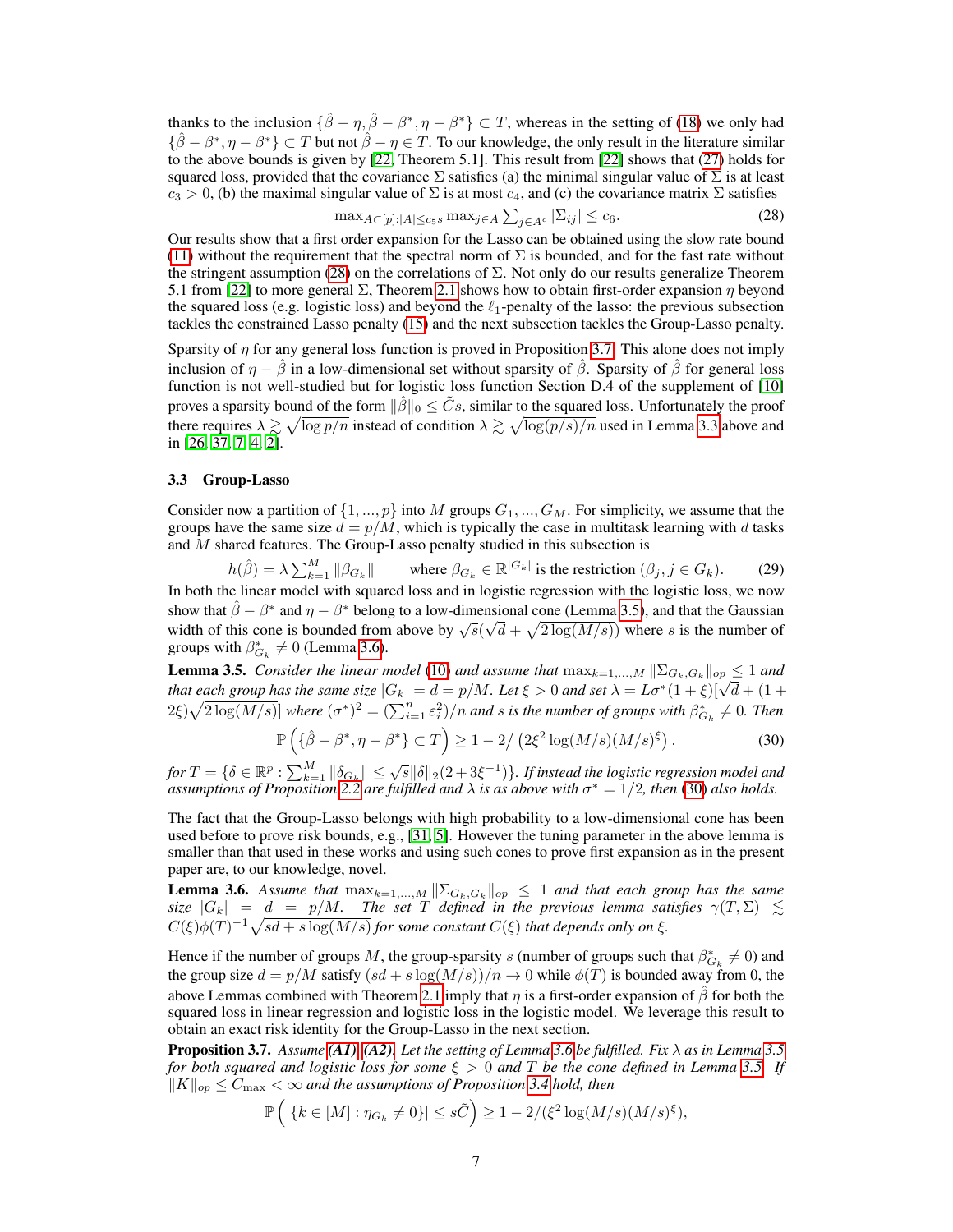where  $\tilde C:=1+C_{\max}\{2(3+\xi)(1+\xi^{-1})\}^2B_3^2\phi(T)^{-2}.$  For the squared loss, the same holds for  $\hat\beta$ *where*  $C := 1 + C_{\text{max}} \left(2(3 + \zeta)(1 + \zeta) \right)$  *P*  $D_3 \varphi(1)$  *. For the squared toss, the with*  $\tilde{C}$  *replaced by*  $(1 + o(1))\tilde{C}$  *provided*  $\varphi(T)^{-1} \sqrt{sd + s \log(M/s)}/\sqrt{n} \to 0$ .

The proof is given in Appendix [G.](#page-0-1) For the Lasso the assumption of  $||K||_{op} \leq C_{\text{max}}$  can be relaxed to a bound on the sparse maximal eigenvalue of K using devices from [\[44,](#page-11-4) Lemma 1], [\[47,](#page-11-5) Corollary 2], [\[8,](#page-9-9) Lemma 3] or [\[4,](#page-9-5) Proposition 7.4]. See also [\[31,](#page-10-8) Theorem 3.1] and [\[29,](#page-10-9) Lemma 6] for similar results for the Group-Lasso, although with a larger tuning parameter than in Proposition [3.7.](#page-6-0)

For the squared loss, if the condition number of  $\Sigma$  stays bounded then  $C_{\rm max}/\phi(T)^{-2}$  is also bounded. Then if  $r_n = \sqrt{sd + s \log(M/s)}/\sqrt{n} \to 0$ , Proposition [3.7](#page-6-0) yields that both  $\hat{\beta} - \eta$  belongs to the cone  $\{\delta \in \mathbb{R}^p : \sum_{k=1}^M \|\delta_{G_k}\| \leq (1+o(1))(2\tilde{C}s)^{1/2} \|\delta\|_2\}$ , which yields the "fast rate" bound [\(12\)](#page-3-0).

## <span id="page-7-0"></span>4 Application to exact risk identities

In the linear model with the squared loss and identity covariance  $(\Sigma = I_p)$ , the expansion  $\eta$  in [\(5\)](#page-2-5) is particularly simple:  $\eta$  becomes the proximal operator of the penalty h at the point  $z =$  $\beta^* + n^{-1/2} \sum_{i=1}^n \varepsilon_i X_i$ , i.e,  $\eta = \text{prox}_h(z)$  where  $\text{prox}_h(x) = \text{argmin}_{b \in \mathbb{R}^p} ||x - b||^2/2 + h(b)$ . Hence the loss  $\|\eta - \beta^*\|$  of  $\eta$  has a simple form and if a first-order expansion [\(2\)](#page-1-1) is available, for instance for the Lasso or Group-Lasso as a consequence of the Lemmas of the previous section, then the loss  $\|\hat{\beta} - \beta^*\|$  is exactly the loss of prox(z) up to a smaller order term. Let us emphasize that the next result and following discussion provide exact risk identities for the loss  $\|\hat{\beta} - \beta^*\|$  (as in [\(32\)](#page-7-2) below), and not only upper bounds up to multiplicative constants.

<span id="page-7-3"></span>Theorem 4.1. *[Exact Risk Identity] Consider the linear model* [\(10\)](#page-3-8) *and the regularized problem* [\(1\)](#page-0-0) with an arbitrary proper convex function  $h(\cdot)$ . Assume that  $X_1,\ldots,X_n$  are iid  $N(0,I_p)$  independent *of*  $\varepsilon_1, ..., \varepsilon_n$  and set  $\sigma^* = (\frac{1}{n} \sum_{i=1}^n \varepsilon_i^2)^{1/2}$ . Then with probability at least  $1 - 2 \exp(-t^2/2)$ ,

<span id="page-7-4"></span>
$$
\left| \|\hat{\beta} - \beta^*\| - \mathbb{E}_Z \left[ \|\beta^* - \text{prox}_h(\beta^* + n^{-1/2}\sigma^* Z) \|^2 \right]^{1/2} \right| \le \frac{\sigma^*(t+1)}{n^{1/2}} + \|\hat{\beta} - \eta\| \tag{31}
$$

where  $Z = \frac{1}{n^{1/2}\sigma^*}\sum_{i=1}^n \varepsilon_i X_i \sim N(0, I_p)$  and  $\mathbb{E}_Z$  denotes the expectation with respect Z.

Theorem [4.1](#page-7-3) is a generalization of Corollary 5.2 of [\[22\]](#page-10-5) where the result is stated for  $h(\beta) = \lambda ||\beta||_1$ with  $\lambda \gtrsim \sigma^* \sqrt{2 \log(p)/n}$ . For the case of lasso, either in its constrained form with tuning parameter chosen as in Lemma [3.3](#page-4-6) or the penalized Lasso with tuning parameter as in Lemma [3.3,](#page-4-6) inequality [\(18\)](#page-4-1) holds thanks to [\(17\)](#page-3-5) and Lemma [3.1](#page-3-11) for the constrained lasso, and thanks to Lemmas [3.1](#page-3-11) and [3.3](#page-4-6) for the penalized lasso. Hence for both the constrained and penalized lasso, if  $\Sigma = I_p$  with Gaussian design, the second term on the right hand side of [\(31\)](#page-7-4) is  $O_p(\sigma^*/\sqrt{n}) + O_p(s \log(ep/s)/n)^{1/4}$ )( $||\eta \beta^* \| + \| \hat{\beta} - \beta^* \|$ ). Hence if  $s, n, p \to +\infty$  with  $s \log(ep/s)/n \to 0$  and  $s/p \to 0$  then [\(31\)](#page-7-4) implies

<span id="page-7-2"></span>
$$
\|\hat{\beta} - \beta^*\| = (1 + o_p(1)) \mathbb{E}_Z[\|\beta^* - \mathsf{prox}_h(\beta^* + n^{-1/2}\sigma^*Z)\|^2]^{1/2}.
$$
 (32)

For the penalized lasso, since  $\eta$  represents a soft-thresholding operator which can be written in closed form, Theorem [4.1](#page-7-3) allows a refined study of the risk of  $\hat{\beta}$ ; see [\[14,](#page-9-10) Theorem 5.1]. Similarly for the group lasso, we have from Lemmas [3.5](#page-6-2) and [3.6](#page-6-3) that  $\|\eta-\hat{\beta}\| = O_p((sd+s\log(M/s))^{1/4}/n^{1/4})\|\hat{\beta}-\hat{\beta}\|$  $\beta^*$  (slow rate) which is again negligible relative to  $\|\hat{\beta} - \beta^*\|$  if  $(sd + s \log(M/s))/n \to 0$ ,  $s/M \to 0$ . Thus, [\(32\)](#page-7-2) again holds true. For the group lasso  $\eta = \text{prox}_{h}(\beta^* + n^{-1/2}\sigma^* Z)$  represents the Block James-Stein estimator in the sequence model; see [\[13,](#page-9-11) Section 2.1].

Extending Corollary 5.2 of [\[22\]](#page-10-5) to more general loss/penalty functions, the above device lets us characterize the risk  $\|\hat{\beta}-\beta^*\|$ : Up to a multiplicative constant of order  $1 + o_p(1)$ , the risk is the same as the risk of the proximal of h in the Gaussian sequence model where one observes  $N(\beta^*, (\sigma^*)^2/n)$ .

## <span id="page-7-1"></span>5 Application to inference

The second application we wish to mention is related to confidence intervals in the linear model when the squared loss is used and  $X_1, ..., X_n$  are iid Gaussian  $N(0, \Sigma)$ . Assume that one is interested in constructing a confidence interval for a specific linear combination  $a^T \beta^*$  for some  $a \in \mathbb{R}^p$ .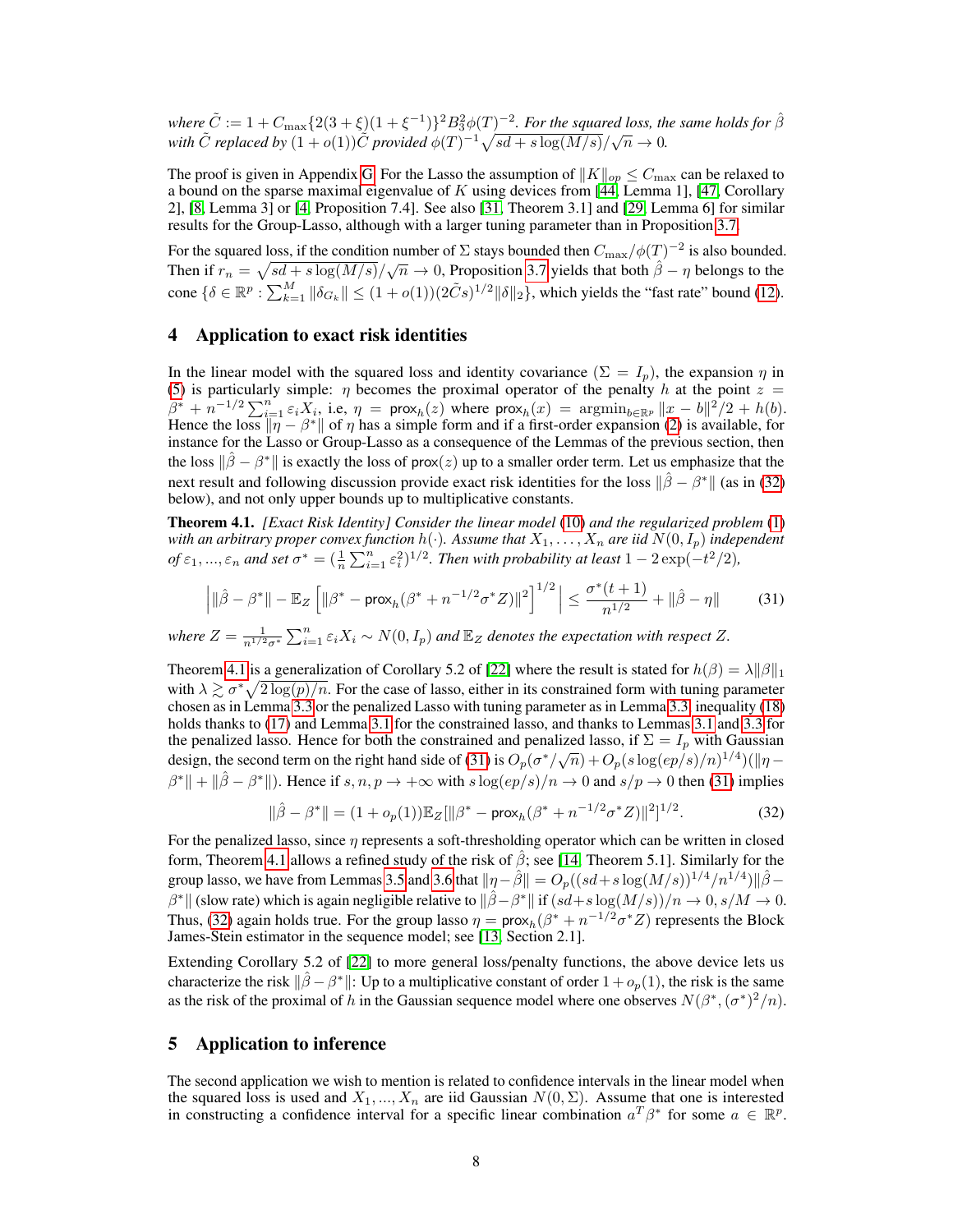Further assume, for simplicity, that  $\Sigma$  is known and that a is normalized with  $\|\Sigma^{-1/2}a\| = 1$ . Then previous works on *de-biasing* [\[45,](#page-11-6) [46,](#page-11-7) [20,](#page-10-10) [21,](#page-10-11) [40,](#page-11-8) [22,](#page-10-5) [4\]](#page-9-5) suggests, given an estimator  $\hat{\beta}$  that may be biased, to consider the bias-corrected estimator  $\hat{\theta}$  defined by  $\hat{\theta} = a^T \hat{\beta} + ||z_a||^{-2} z_a^T (y - \mathsf{X} \hat{\beta}),$ where  $y = (Y_1, ..., Y_n)$  is the response vector and X is the design matrix with rows  $X_1, ..., X_n$  and  $z_a = \mathsf{X} \Sigma^{-1} a \sim N(0, I_n)$  is sometimes referred to as a score vector for the estimation of  $a^T \beta^*$ .

<span id="page-8-4"></span>**Proposition 5.1.** *Assume that*  $X_1, ..., X_n$  *are iid*  $N(0, \Sigma)$  *and is independent of*  $\varepsilon = (\varepsilon_1, ..., \varepsilon_n) \sim$  $N(0, I_n)$ . Assume that for some cone  $T$  and  $r_n = \gamma(T, \Sigma)/\sqrt{n}$  we have

<span id="page-8-3"></span>
$$
\mathbb{P}(\|\Sigma^{1/2}(\hat{\beta} - \beta^*)\| + \|\Sigma^{1/2}(\eta - \beta^*)\| \le C_7 r_n, \{\eta - \hat{\beta}, \eta - \beta^*, \hat{\beta} - \beta^*\} \subset T) \ge 1 - \alpha. \tag{33}
$$

*Then for some*  $T_n$  *with the t-distribution with* n *degrees-of-freedom, with probability*  $1-\alpha-4e^{-nr_n^2/2}$ ,

$$
\sqrt{n}(\hat{\theta} - a^T \beta^*) - T_n = O_p((1+r_n))||\Sigma^{1/2}(\eta - \beta^*)|| + O_p(\sqrt{n}r_n)||\Sigma^{1/2}(\eta - \hat{\beta})||,
$$
(34)

<span id="page-8-2"></span><span id="page-8-1"></span>
$$
= O_p(r_n(1+r_n)) + O_p(\sqrt{n}r_n^3).
$$
\n(35)

Because  $T_n$  has t distribution with n degrees of freedom, asymptotically  $\mathbb{P}(|T_n| \leq 1.96) \to 0.95$ and hence from [\(35\)](#page-8-1), we get that  $\mathbb{P}(n^{1/2}|\hat{\theta} - a^{\top}\beta^*| \le 1.96) \to 0.95$  if  $r_n^3$  $\sqrt{n} \rightarrow 0$ . Therefore,  $[\hat{\theta} - 1.96/n^{1/2}, \hat{\theta} + 1.96/n^{1/2}]$  represents a 95% confidence interval for  $a^{\top} \beta^*$ . Conclusion [\(34\)](#page-8-2) is a consequence of Theorem [2.1.](#page-2-3)

**Lasso.** Eq. [\(33\)](#page-8-3) is satisfied for the penalized Lasso for  $r_n = \sqrt{s \log(ep/s)/n}$  and the cone T in [\(26\)](#page-5-3), in situations where  $\|\hat{\beta}\|_0 \leq \tilde{C}s$  with high probability as explained in the discussion surrounding [\(26\)](#page-5-3). In order to construct confidence interval based on [\(34\)](#page-8-2), the right hand side of [\(35\)](#page-8-1) needs to (26). In order to construct confidence interval based on (34), the right hand side or (35) needs to converges to 0. This is the case if  $r_n \to 0$  and  $\sqrt{n}r_n^3 \to 0$ . For the Lasso with  $r_n = s \log(ep/s)/n$ , this translates to the sparsity condition  $s^3 \log(ep/s)^3/n^2 \to 0$ , i.e.,  $s = o(n^{2/3})$  up to logarithmic factors. Hence the first order expansion results of the present paper lets us derive de-biasing results for the Lasso beyond the condition  $s \lesssim \sqrt{n}$  required in the early results [\[46,](#page-11-7) [20,](#page-10-10) [40\]](#page-11-8) on de-biasing (other recent approaches, [\[22,](#page-10-5) [4\]](#page-9-5) also allow to prove such result beyond  $s \lesssim \sqrt{n}$ ). Moreover, the above proposition is general and apply to any regularized estimator such that [\(33\)](#page-8-3) holds, with suitable bounds on the Gaussian complexity  $\gamma(T, \Sigma)$ . For  $s \gg 1^{2/3}$ , the estimator  $\hat{\theta}$  requires an adjustment for asymptotic normality in the form a degree-of-freedom adjustment [\[4\]](#page-9-5).

**Group-Lasso.** If s is the number of non-zero groups,  $r_n = \sqrt{sd + s \log(M/s)}/\sqrt{n}$  and the condition number of  $\Sigma$  is bounded, then [\(33\)](#page-8-3) holds thanks to Proposition [3.7,](#page-6-0) the last paragraph of Section [3.3](#page-6-5) and the risk bound [\(86\)](#page-0-1). Here, [\(35\)](#page-8-1) is  $o(1)$  if and only if  $(sd + s \log(M/s))/n^{2/3} \to 0$ . This improves the sample size requirement of [\[34\]](#page-10-12), although  $\Sigma$  is assumed known in Proposition [5.1.](#page-8-4)

### <span id="page-8-0"></span>6 Proof sketch of Theorem [2.1](#page-2-3) (Detailed proofs are given in Appendix [E\)](#page-0-1)

<span id="page-8-5"></span>**Theorem 6.1.** Define  $\hat{K} := n^{-1} \sum_{i=1}^{n} \ell''(Y_i, X_i^{\top} \beta^*) X_i X_i^{\top}$ . Under assumption [\(A1\)](#page-2-2), we have *(i)* If  $\{\hat{\beta} - \beta^*, \eta - \beta^*\} \subseteq T$  then  $\|\hat{\beta} - \eta\|_K \lesssim Q_{n,1}^{1/2} \mathcal{E} + B^{1/2} Z_n^{1/2} \mathcal{E}^{3/2}.$  $f(iii) \text{ If } \{ \hat{\beta} - \eta, \hat{\beta} - \beta^*, \eta - \beta^* \} \subseteq T \text{ then } \|\hat{\beta} - \eta\|_K \lesssim Q_{n,2}\mathcal{E} + B Z_n \mathcal{E}^2,$ 

*where*

$$
Q_{n,1} = \sup_{u \in T} \left| \frac{u^{\top} \hat{K} u}{\|u\|_{K}^{2}} - 1 \right|, \ Q_{n,2} = \sup_{u,v \in T} \frac{|u^{\top} (\hat{K} - K)v|}{\|u\|_{K} \|v\|_{K}} \text{ and } Z_{n} = \sup_{u \in T} \frac{1}{n} \sum_{i=1}^{n} \frac{|X_{i}^{\top} u|^{3}}{\|u\|_{K}^{3}}.
$$

Theorem [6.1](#page-8-5) follows from the strong convexity of the objective function of  $\eta$  with respect to the norm  $\|\cdot\|_K$  (cf. for instance, Lemma 1 of [\[6\]](#page-9-12)) combined with Taylor expansions of the loss  $\ell$ . Next, to prove Theorem [2.1,](#page-2-3) it remains to bound  $Q_{n,1}(T), Q_{n,2}(T)$  and  $Z_n(T)$ . The quadratic processes  $Q_{n,1}(T), Q_{n,2}(T)$  and cubic process  $Z_n(T)$  can be bounded in terms of  $\gamma(T, \Sigma)$  using generic chaining results, Theorem 1.13 of Mendelson [\[33\]](#page-10-13) and Eq. (3.9) of [\[32\]](#page-10-14), as follows.

**Proposition 6.2.** *[Control of*  $Q_{n,1}, Q_{n,2}$  *and*  $Z_n$ *] Under assumptions* [\(A1\)](#page-2-2) *and* [\(A2\)](#page-2-1)*, we have* 

(*i*) With probability  $1 - 2 \exp(-C_8 t^2 \gamma^2(T, \Sigma))$ ,  $\max\{Q_{n,1}(T), Q_{n,2}(T)\}\leq C_9B_2B_3L^2\left(\ln^{-1/2}\gamma(T,\Sigma)+t^2n^{-1}\gamma^2(T,\Sigma)\right).$ (*ii*) With probability  $1 - 2 \exp(-C_{10} t \log n)$ ,  $Z_n(T) \le C_{11} B_3^{3/2} L^3 \left(1 + n^{-1} \gamma^3(T, \Sigma) \right) t^3$ .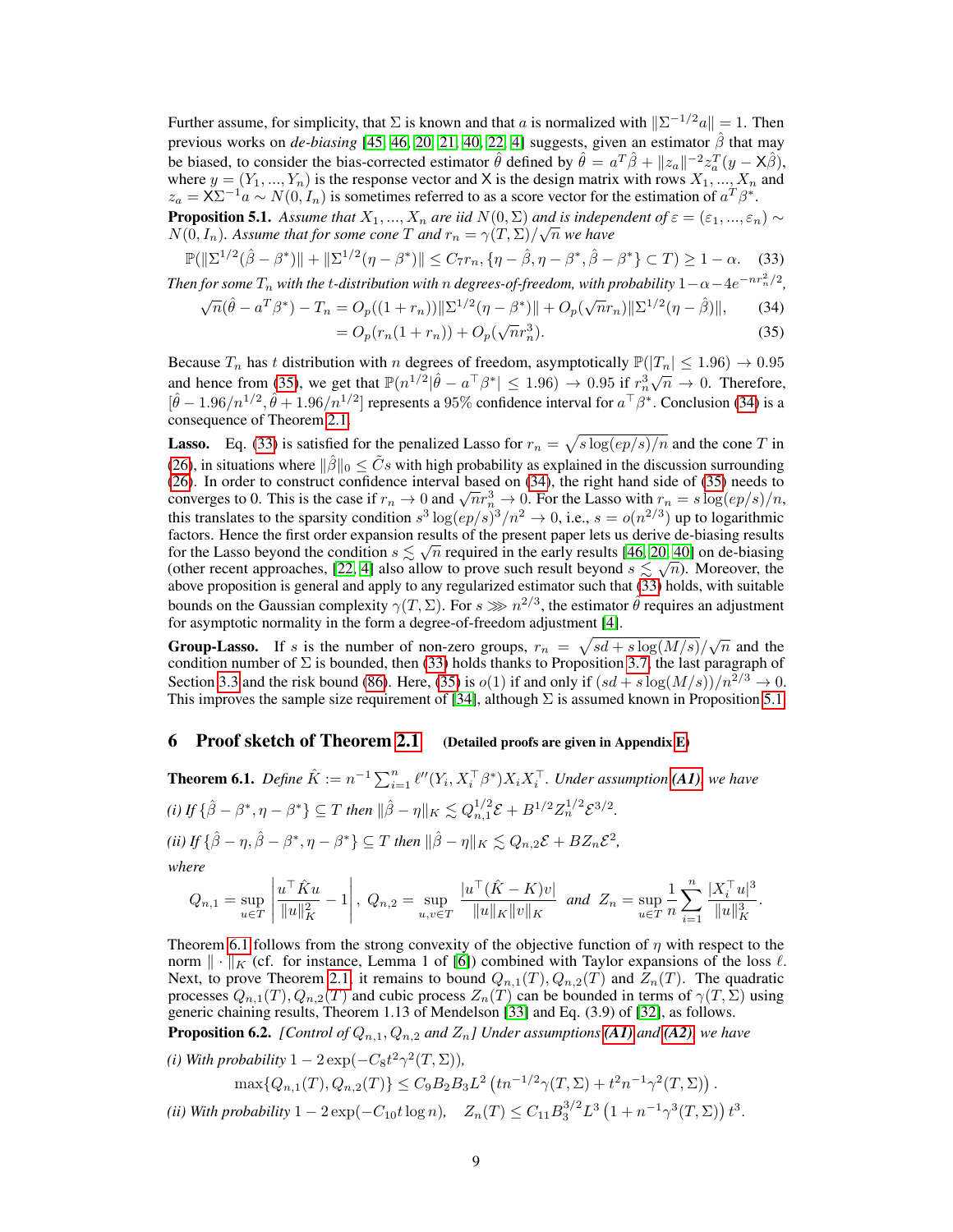#### References

- <span id="page-9-0"></span>[1] Pierre Alquier, Vincent Cottet, and Guillaume Lecué. Estimation bounds and sharp oracle inequalities of regularized procedures with lipschitz loss functions. *The Annals of Statistics*, 47 (4):2117–2144, 2019.
- <span id="page-9-7"></span>[2] Pierre C Bellec. The noise barrier and the large signal bias of the lasso and other convex estimators. *arXiv:1804.01230*, 2018. URL [https://arxiv.org/pdf/1804.01230.](https://arxiv.org/pdf/1804.01230.pdf) [pdf](https://arxiv.org/pdf/1804.01230.pdf).
- [3] Pierre C Bellec. Sharp oracle inequalities for least squares estimators in shape restricted regression. *The Annals of Statistics*, 46(2):745–780, 2018.
- <span id="page-9-5"></span>[4] Pierre C Bellec and Cun-Hui Zhang. De-biasing the lasso with degrees-of-freedom adjustment. *arXiv:1902.08885*, 2019. URL <https://arxiv.org/pdf/1902.08885.pdf>.
- <span id="page-9-8"></span>[5] Pierre C Bellec, Guillaume Lecué, and Alexandre B Tsybakov. Towards the study of least squares estimators with convex penalty. In *Seminaire et Congres, to appear*, number 39. Societe mathematique de France, 2017. URL <https://arxiv.org/pdf/1701.09120.pdf>.
- <span id="page-9-12"></span>[6] Pierre C Bellec, Arnak S Dalalyan, Edwin Grappin, and Quentin Paris. On the prediction loss of the lasso in the partially labeled setting. *Electronic Journal of Statistics*, 12(2):3443–3472, 2018.
- <span id="page-9-1"></span>[7] Pierre C. Bellec, Guillaume Lecué, and Alexandre B. Tsybakov. Slope meets lasso: Improved oracle bounds and optimality. *Ann. Statist.*, 46(6B):3603–3642, 2018. ISSN 0090-5364. doi: 10.1214/17-AOS1670. URL <https://arxiv.org/pdf/1605.08651.pdf>.
- <span id="page-9-9"></span>[8] Alexandre Belloni and Victor Chernozhukov. Least squares after model selection in highdimensional sparse models. *Bernoulli*, 19(2):521–547, 2013.
- <span id="page-9-4"></span>[9] Alexandre Belloni, Victor Chernozhukov, and Lie Wang. Pivotal estimation via square-root lasso in nonparametric regression. *Ann. Statist.*, 42(2):757–788, 04 2014. URL [http://dx.](http://dx.doi.org/10.1214/14-AOS1204) [doi.org/10.1214/14-AOS1204](http://dx.doi.org/10.1214/14-AOS1204).
- <span id="page-9-6"></span>[10] Alexandre Belloni, Victor Chernozhukov, and Ying Wei. Post-selection inference for generalized linear models with many controls. *Journal of Business & Economic Statistics*, 34(4):606–619, 2016.
- <span id="page-9-3"></span>[11] Peter J. Bickel, Ya'acov Ritov, and Alexandre B. Tsybakov. Simultaneous analysis of lasso and dantzig selector. *Ann. Statist.*, 37(4):1705–1732, 08 2009. doi: 10.1214/08-AOS620. URL <http://dx.doi.org/10.1214/08-AOS620>.
- [12] Stéphane Boucheron, Gábor Lugosi, and Pascal Massart. *Concentration inequalities: A nonasymptotic theory of independence*. Oxford University Press, 2013.
- <span id="page-9-11"></span>[13] T Tony Cai and Harrison H Zhou. A data-driven block thresholding approach to wavelet estimation. *The Annals of Statistics*, 37(2):569–595, 2009.
- <span id="page-9-10"></span>[14] Emmanuel J Candes. Modern statistical estimation via oracle inequalities. *Acta numerica*, 15: 257–325, 2006.
- [15] Antoine Dedieu. Error bounds for sparse classifiers in high-dimensions. *arXiv preprint arXiv:1810.03081*, 2018.
- [16] Sjoerd Dirksen. Tail bounds via generic chaining. *Electronic Journal of Probability*, 20, 2015.
- <span id="page-9-2"></span>[17] Trevor Hastie, Robert Tibshirani, and Martin Wainwright. *Statistical learning with sparsity: the lasso and generalizations*. CRC press, 2015.
- [18] Daniel Hsu, Sham Kakade, and Tong Zhang. A tail inequality for quadratic forms of subgaussian random vectors. *Electron. Commun. Probab.*, 17:no. 52, 1–6, 2012. doi: 10.1214/ECP.v17-2079. URL <http://ecp.ejpecp.org/article/view/2079>.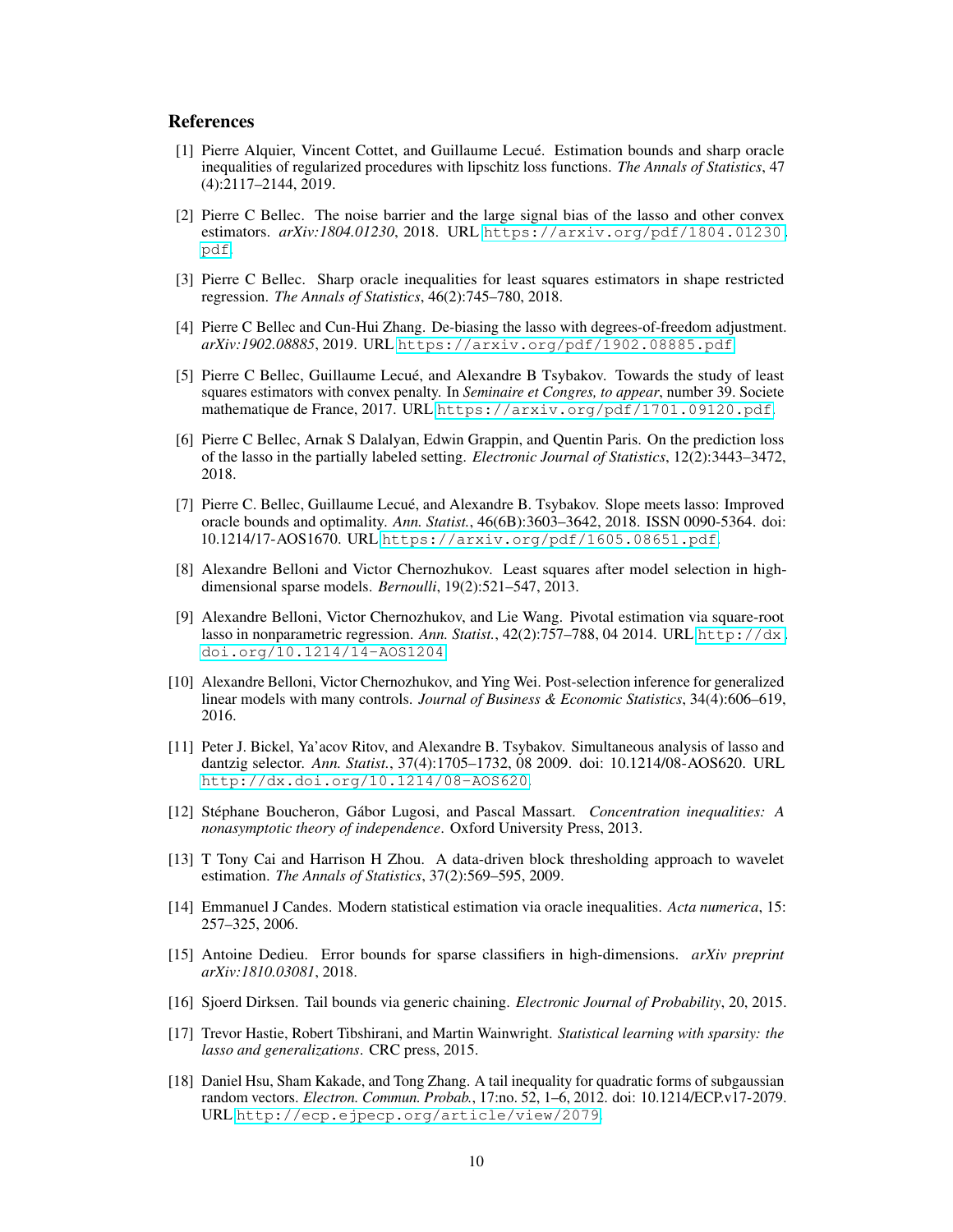- <span id="page-10-3"></span>[19] Hidehiko Ichimura. Semiparametric least squares (sls) and weighted sls estimation of singleindex models. *Journal of Econometrics*, 58(1-2):71–120, 1993.
- <span id="page-10-10"></span>[20] Adel Javanmard and Andrea Montanari. Confidence intervals and hypothesis testing for highdimensional regression. *The Journal of Machine Learning Research*, 15(1):2869–2909, 2014.
- <span id="page-10-11"></span>[21] Adel Javanmard and Andrea Montanari. Hypothesis testing in high-dimensional regression under the gaussian random design model: Asymptotic theory. *IEEE Transactions on Information Theory*, 60(10):6522–6554, 2014.
- <span id="page-10-5"></span>[22] Adel Javanmard and Andrea Montanari. De-biasing the lasso: Optimal sample size for gaussian designs. *Annals of Statistics, to appear*, 2015.
- <span id="page-10-4"></span>[23] Keith Knight and Wenjiang Fu. Asymptotics for lasso-type estimators. *Annals of statistics*, pages 1356–1378, 2000.
- [24] Vladimir Koltchinskii. Sparsity in penalized empirical risk minimization. In *Annales de l'Institut Henri Poincaré, Probabilités et Statistiques*, volume 45, pages 7–57. Institut Henri Poincaré, 2009.
- <span id="page-10-2"></span>[25] A. K. Kuchibhotla. Deterministic Inequalities for Smooth M-estimators. *ArXiv eprints:1809.05172*, September 2018.
- <span id="page-10-6"></span>[26] Guillaume Lecué and Shahar Mendelson. Regularization and the small-ball method i: Sparse recovery. *Ann. Statist.*, 46(2):611–641, 04 2018. doi: 10.1214/17-AOS1562. URL [https:](https://doi.org/10.1214/17-AOS1562) [//doi.org/10.1214/17-AOS1562](https://doi.org/10.1214/17-AOS1562).
- [27] Jason D Lee, Yuekai Sun, and Michael A Saunders. Proximal newton-type methods for minimizing composite functions. *SIAM Journal on Optimization*, 24(3):1420–1443, 2014.
- [28] Christopher Liaw, Abbas Mehrabian, Yaniv Plan, and Roman Vershynin. A simple tool for bounding the deviation of random matrices on geometric sets. In *Geometric aspects of functional analysis*, pages 277–299. Springer, 2017.
- <span id="page-10-9"></span>[29] Han Liu and Jian Zhang. Estimation consistency of the group lasso and its applications. In *Artificial Intelligence and Statistics*, pages 376–383, 2009.
- [30] Po-Ling Loh. Statistical consistency and asymptotic normality for high-dimensional robust m-estimators. *The Annals of Statistics*, 45(2):866–896, 2017.
- <span id="page-10-8"></span>[31] Karim Lounici, Massimiliano Pontil, Sara van de Geer, and Alexandre B. Tsybakov. Oracle inequalities and optimal inference under group sparsity. *Ann. Statist.*, 39(4):2164–2204, 08 2011. doi: 10.1214/11-AOS896. URL <http://dx.doi.org/10.1214/11-AOS896>.
- <span id="page-10-14"></span>[32] Shahar Mendelson. Empirical processes with a bounded ψ<sup>1</sup> diameter. *Geometric and Functional Analysis*, 20(4):988–1027, 2010.
- <span id="page-10-13"></span>[33] Shahar Mendelson. Upper bounds on product and multiplier empirical processes. *Stochastic Processes and their Applications*, 126(12):3652–3680, 2016. doi: 10.1016/j.spa.2016.04.028. URL [https://ideas.repec.org/a/eee/spapps/](https://ideas.repec.org/a/eee/spapps/v126y2016i12p3652-3680.html) [v126y2016i12p3652-3680.html](https://ideas.repec.org/a/eee/spapps/v126y2016i12p3652-3680.html).
- <span id="page-10-12"></span>[34] Ritwik Mitra and Cun-Hui Zhang. The benefit of group sparsity in group inference with de-biased scaled group lasso. *Electronic Journal of Statistics*, 10(2):1829–1873, 2016.
- <span id="page-10-0"></span>[35] Sahand Negahban, Bin Yu, Martin J Wainwright, and Pradeep K Ravikumar. A unified framework for high-dimensional analysis of m-estimators with decomposable regularizers. In *Advances in Neural Information Processing Systems*, pages 1348–1356, 2009.
- <span id="page-10-1"></span>[36] Philippe Rigollet and Alexandre Tsybakov. Exponential screening and optimal rates of sparse estimation. *The Annals of Statistics*, 39(2):731–771, 2011.
- <span id="page-10-7"></span>[37] Tingni Sun and Cun-Hui Zhang. Sparse matrix inversion with scaled lasso. *Journal of Machine Learning Research*, 14(1):3385–3418, 2013.